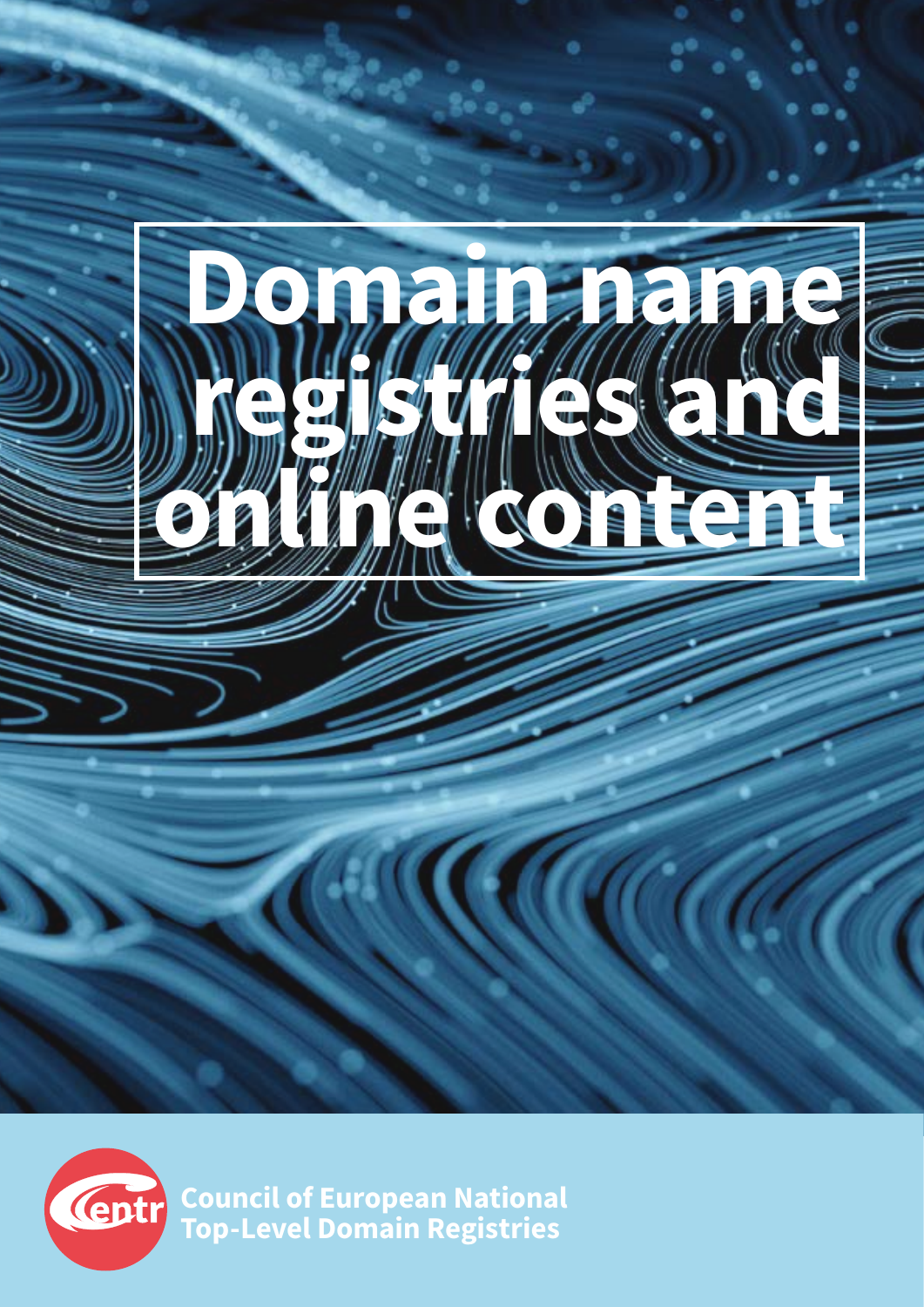# **Contents**

| <b>Executive Summary</b>                                 | 4  |
|----------------------------------------------------------|----|
| <b>Introduction</b>                                      | 6  |
| Objective of this paper                                  | 6  |
| Outline of this paper                                    | 6  |
| The Internet, the Domain Name System and Online Content  | 7  |
| The DNS as part of the Internet infrastructure           | 7  |
| The Internet and IP infrastructure                       | 7  |
| The Domain Name System                                   | 7  |
| <b>Online content</b>                                    | 8  |
| Making content available online                          | 8  |
| Using the DNS as a tool to help to find content          | 9  |
| Taking action against illegal content on the net         | 11 |
| What is illegal content?                                 | 11 |
| Defined by local legal frameworks                        | 11 |
| Who can judge the legality of content?                   | 11 |
| Where is online content located?                         | 12 |
| Location on the Internet                                 | 12 |
| Physical location                                        | 13 |
| <b>Removing illegal content</b>                          | 13 |
| Contacting the content publisher or the hosting provider | 13 |
| Contacting the domain name holder                        | 13 |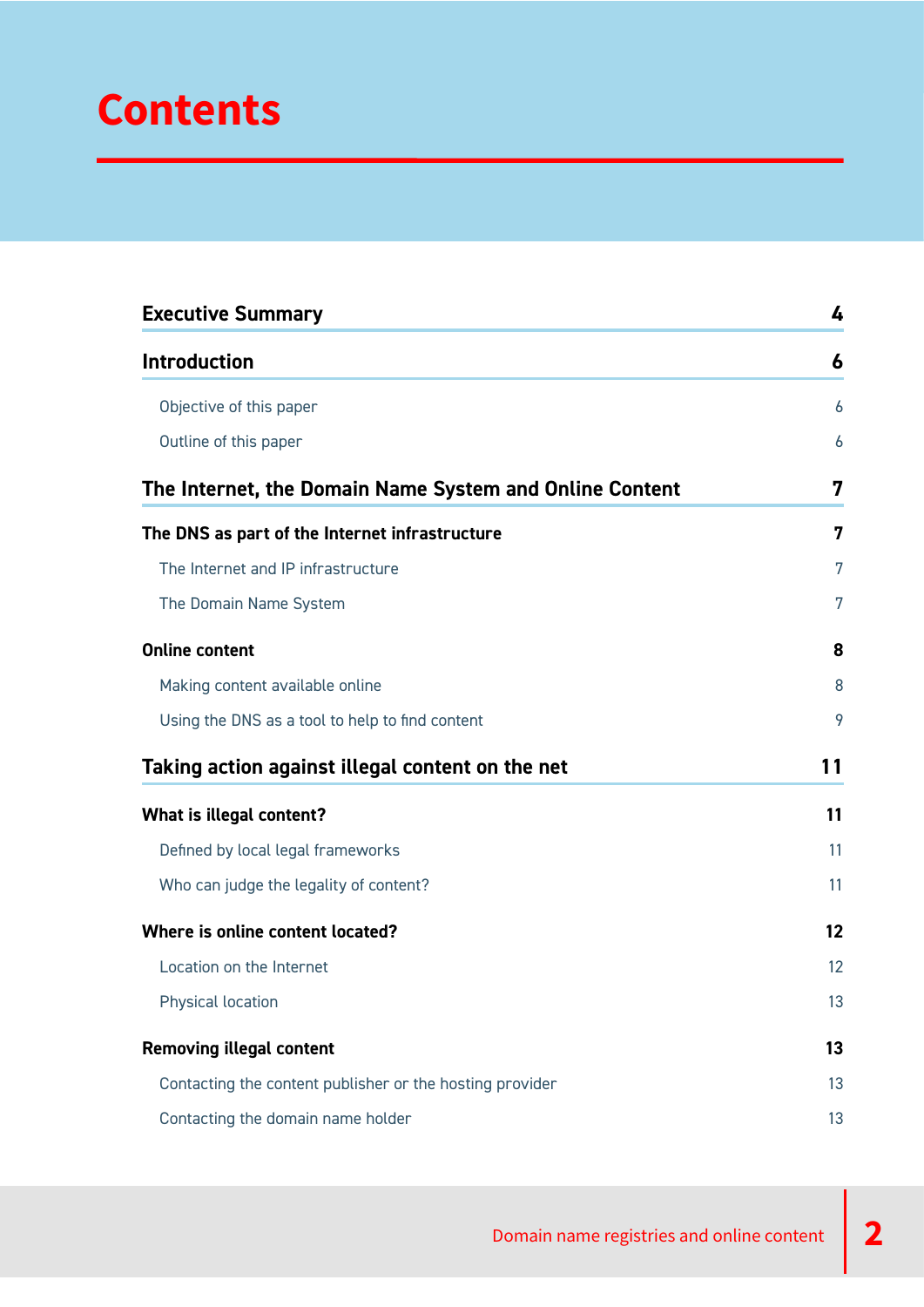| Making finding content more difficult                                                                                    | 14 |
|--------------------------------------------------------------------------------------------------------------------------|----|
| Further steps to take when deleting illegal content is unsuccessful                                                      | 14 |
| Risk and drawbacks when deleting a domain name at the registry                                                           | 14 |
| <b>Current ccTLD practices</b>                                                                                           | 16 |
| Education and awareness-raising, with special attention for an open dialogue and<br>cooperation with authorities and LEA | 16 |
| Community-wide education and awareness-raising                                                                           | 16 |
| Education and close collaboration with authorities and LEAs                                                              | 17 |
| Registry as provider of authoritative domain name data                                                                   | 18 |
| Sharing registration data with third parties                                                                             | 19 |
| Responding to reports of suspicious content                                                                              | 20 |
| <b>Conclusion</b>                                                                                                        | 21 |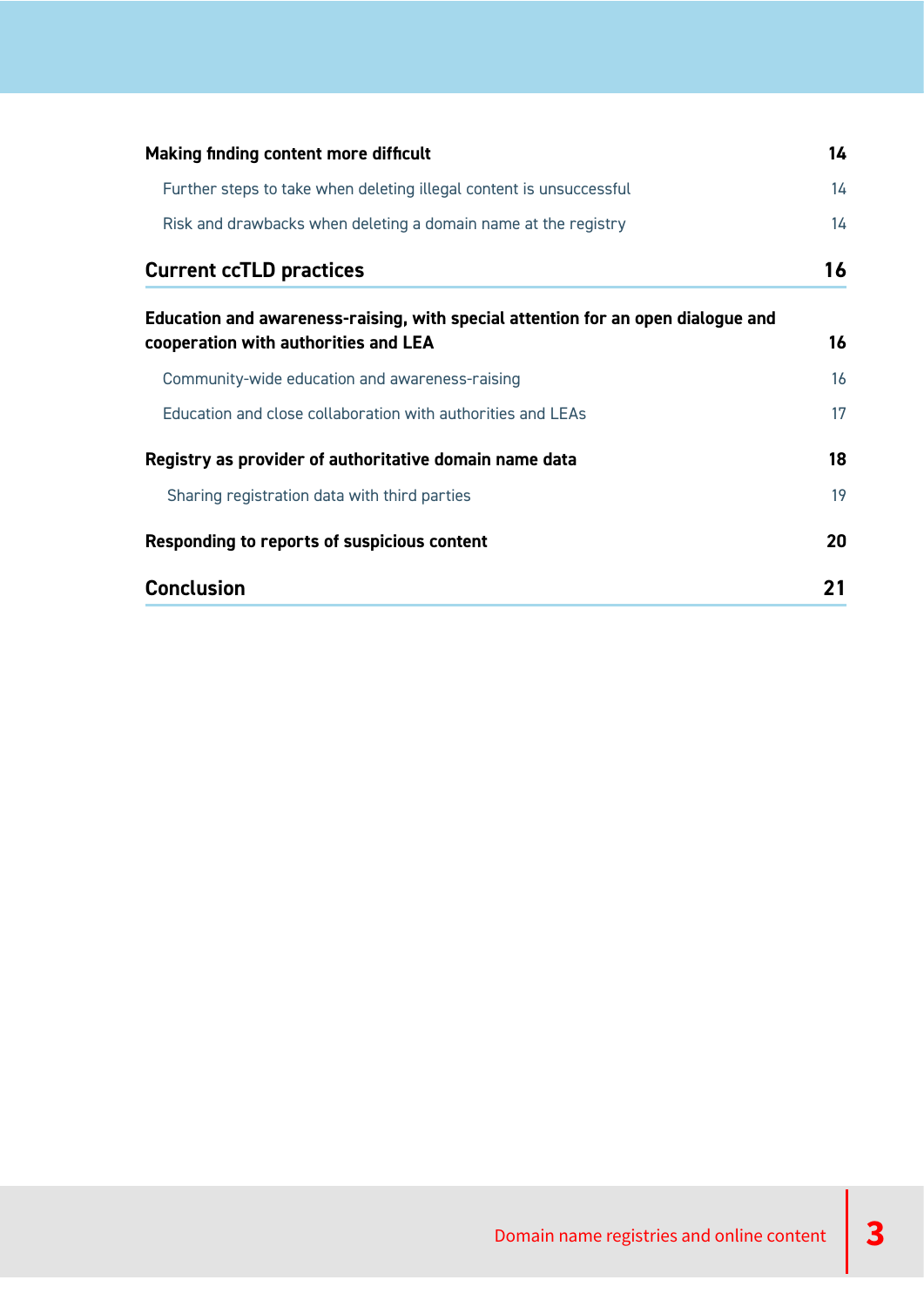# <span id="page-3-0"></span>**Executive Summary**

CENTR members, who are ccTLD registries, manage Internet country code top-level domains (ccTLDs). Their responsibilities range from providing and operating the technical DNS infrastructure for their TLD, organising the domain name registration process, to proactively maintaining the registry database, so that domain names can be used to navigate the internet.

Abusive and illegal content decreases trust and confidence in the Internet as a platform for innovation, creativity and economic opportunity. ccTLD registries are committed to contributing to a comprehensive and effective approach against illegal online content.

The Internet is a global collection of interconnected computer networks that allows communication by using unique numerical IP addresses. The Domain Name System (DNS) functions as a layer on top of the IP infrastructure. Domain names make it easier for humans to navigate the Internet. For example, when a user types in a website's domain name, the DNS will tell the user's device what the corresponding IP address is where the content of the website can be found.

To be reachable over the Internet, content must be stored on at least one computer or server that is connected to the Internet. To effectively remove content from the Internet, it has to be deleted from the device where it is hosted, or that device must be disconnected from the Internet.

The qualification of content as 'illegal' depends on the local legal framework and may even vary depending on the context. It is locally defined who has the authority to make this judgement.

Removing illegal content from the Internet is the only effective way to avoid content being accessed and consumed. Two parties have direct access to the content or the device that stores the content: the content publisher and the hosting provider. They are the first to be contacted.

Where a domain name is used to facilitate access to content, the domain name holder may be the provider of the content and hosting, or be able to identify the provider. The registry's authoritative database with information on all domain names registered under its TLD can help to identify and contact the domain holder.

When it is not possible to remove illegal content from the Internet, which is the only effective solution, one might try to make it more difficult for users to find or access the content. There are different methods of 'blocking' internet content, at different levels and involving different players. However, all have in common that the content remains available and that the action may cause unintended collateral damage. Therefore they should be regarded as an interim measure to be used in the case of an emergency or when everything else has been tried and has failed. Blocking or deleting a domain name is one such measure.

Local legal frameworks define what content is illegal, who has been given the authority to deal with it and what processes are permissible within the rule of law. This may vary from country to country. ccTLD registries have different requirements regarding who can register domain names and what their duties are. The combination of these requirements and the local legal framework influences what policies and initiatives the registry develops to approach the issue of illegal online content.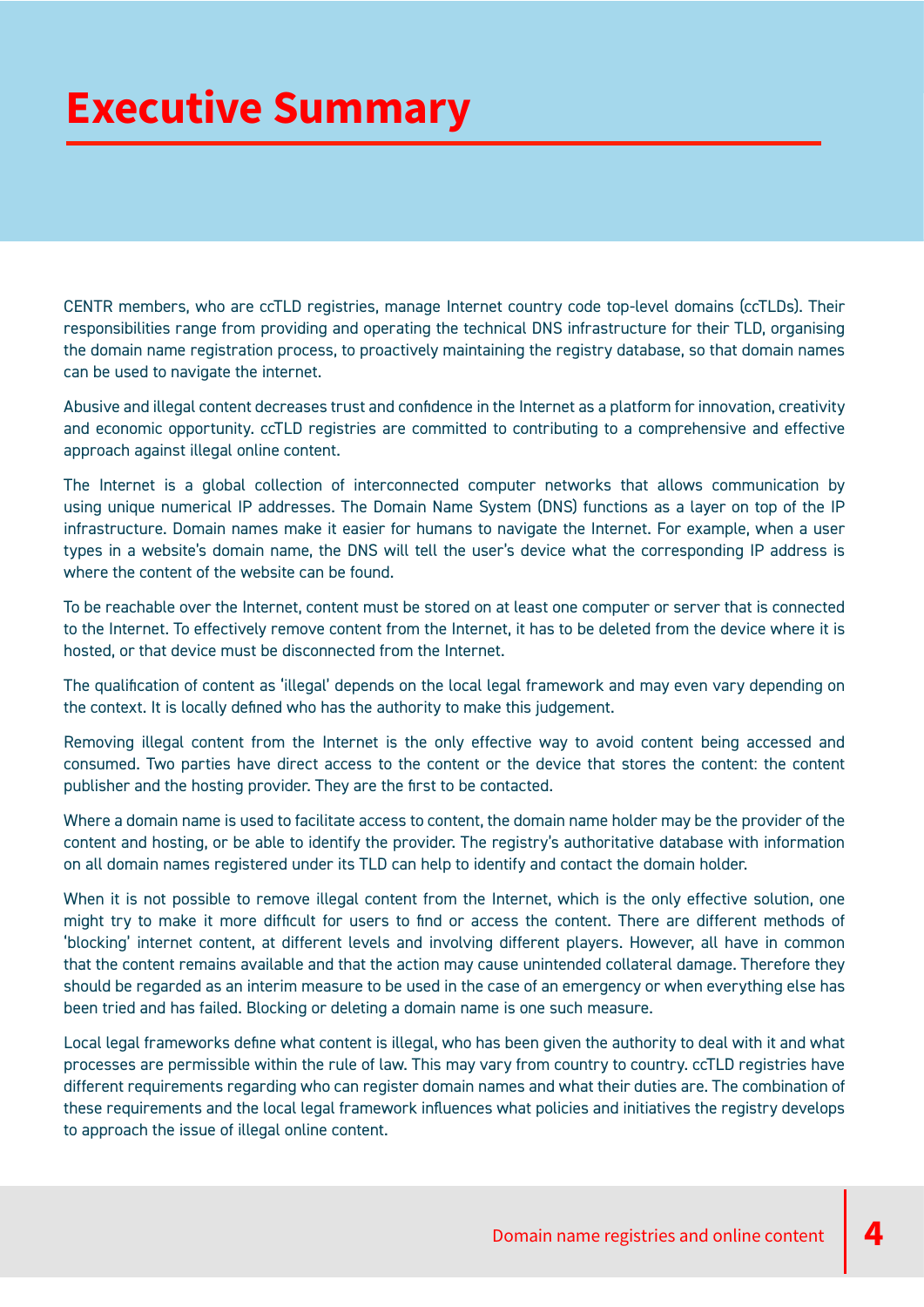Typically these policies are rooted in the local community, are compatible with local laws and address local needs, and often have been developed in consultation and cooperation with other local stakeholders. Successful policies and practices for one ccTLD could inspire others. However, due to the local roots and particularities, there is no guarantee that copying the project or policy will lead to the same positive result, or indeed be legal within another ccTLD.

As an approach to illegal content, ccTLD registries, amongst others, focus on:

- Community-wide education and awareness-raising.
- Education and close collaboration with authorities and LEAs.
- The maintenance of the registry database to improve the quality of the registration WHOIS data may have an indirectly positive impact, as it is unlikely that those with bad intentions would register a domain name using correct personal information.
- Establishing procedures to share registration data with third parties within the limits of local privacy regulations.
- Developing processes and procedures to respond to reports of suspicious content. These procedures usually have in common that they are applicable to limited and well defined cases, and that an external party with expertise in assessing that type of content is involved.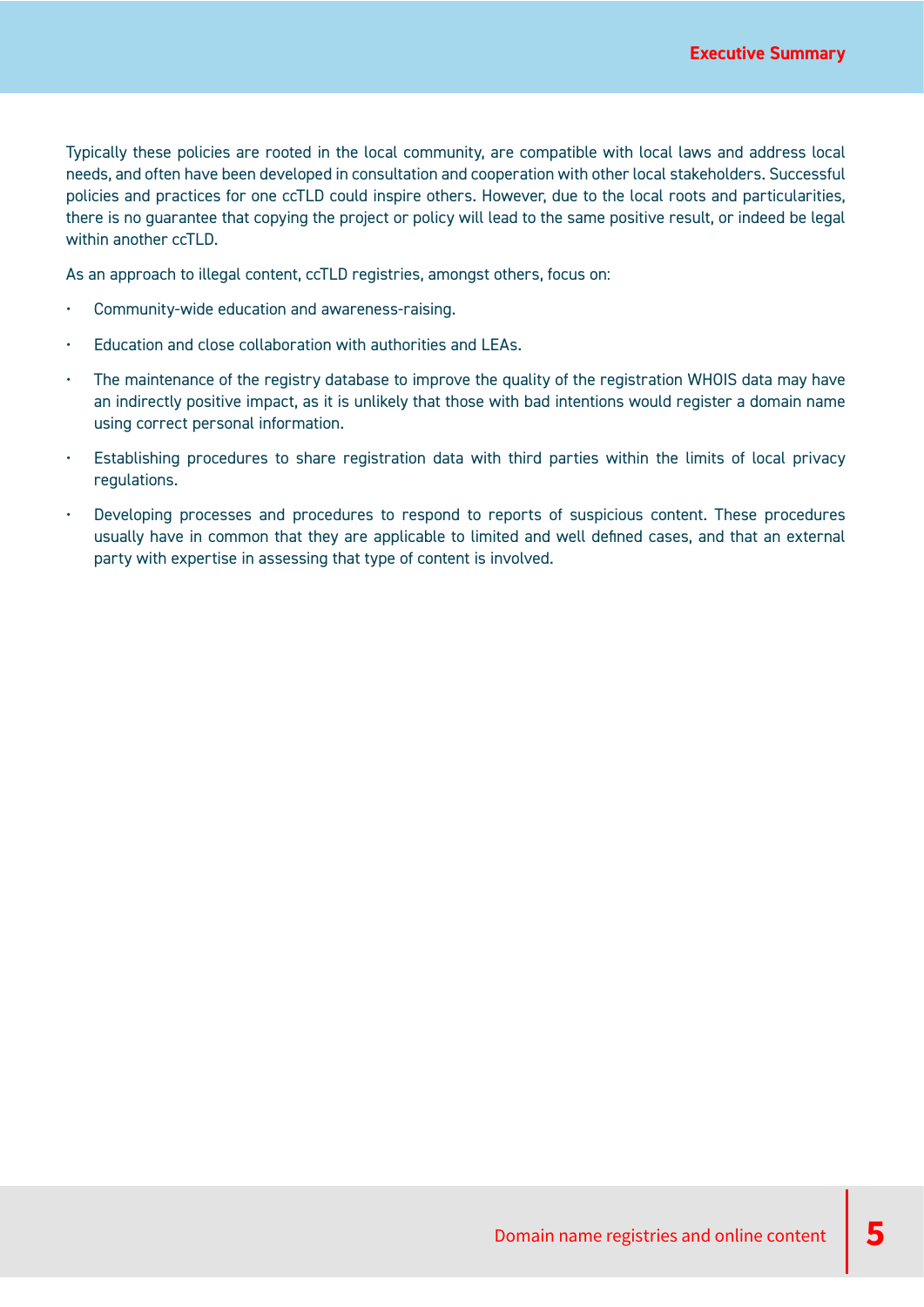# <span id="page-5-0"></span>**Introduction**

CENTR members manage the registry for one or more internet country code top-level domains (ccTLDs). Their responsibilities range from providing and operating the technical DNS infrastructure for their TLD, organising the domain name registration process, to proactively maintaining the registry database, so that domain names can be used to navigate on the internet.

CENTR members believe that online trust and safety are essential for the Internet to remain a platform for innovation, creativity and economic opportunity. Abusive and illegal content decreases trust and confidence. Registries are committed to contributing with other actors to a comprehensive and effective approach against illegal content on the Internet.

#### **Objective of this paper**

Joint effort and successful cooperation require that stakeholders understand and respect each others' function, role and limitations. The objective of this paper is to shed light on the role of a ccTLD registry operator, explain its relation to online content, explore the possibilities and limitations of actions, and set expectations right about what a registry can and cannot do when it comes to illegal online content.

#### **Outline of this paper**

The first section of the paper provides an insight into how the Internet works, where online content is located and how it can be accessed, and explains the facilitating role of the domain name system (DNS).

The second part of the paper looks at the issue of illegal content on the Internet and examines how ccTLD registry operators could contribute to actions that lead to the removal of illegal content.

A third section is dedicated to current registry policies and practices. It showcases how different ccTLD registries develop policies and take actions that best serve the needs of their local communities, and contribute as such to the joint battle against illegal online content.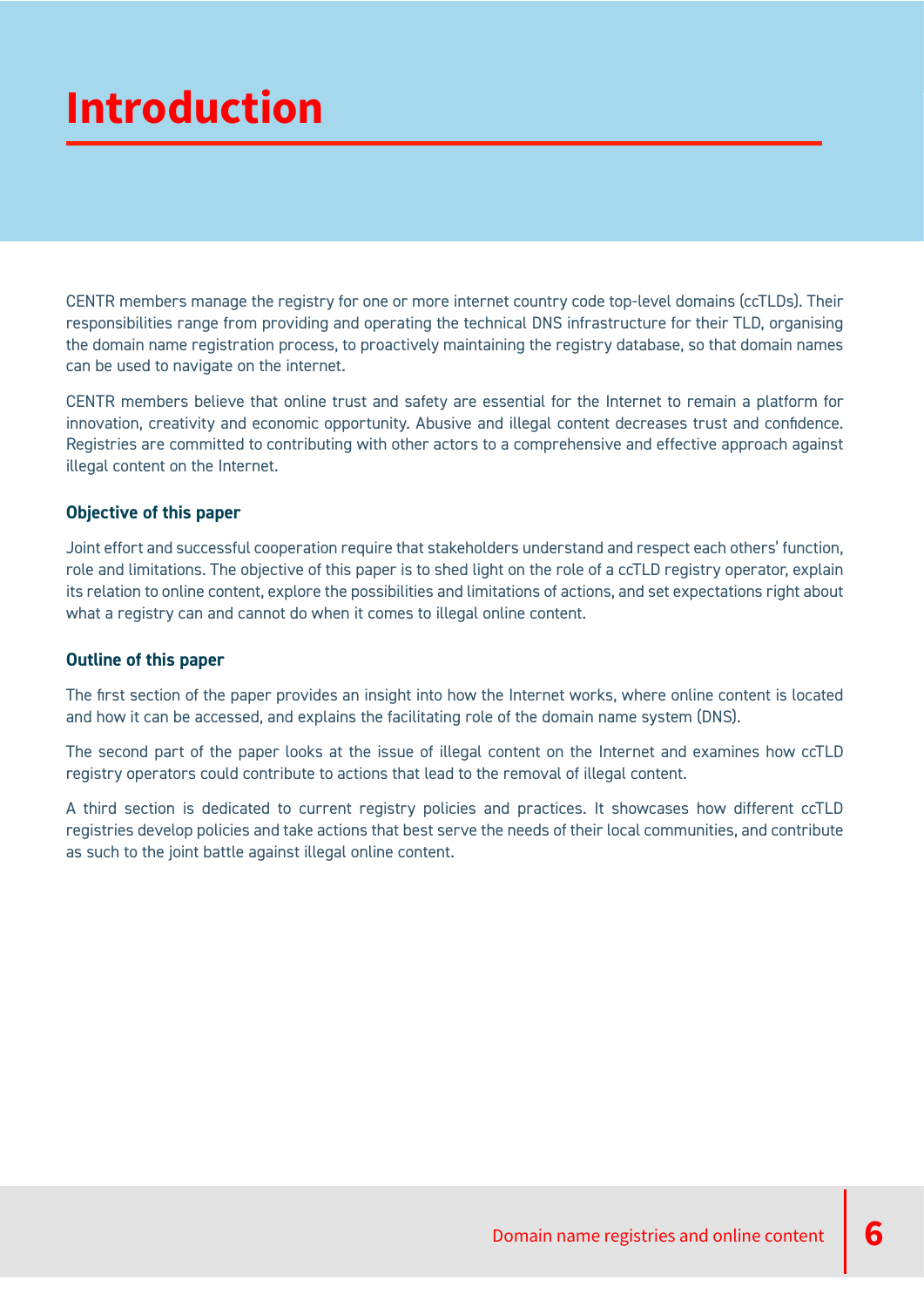# <span id="page-6-0"></span>**The Internet, the Domain Name System and Online Content**

# **The DNS as part of the Internet infrastructure**

### **The Internet and IP infrastructure**

The Internet is a collection of computer networks that are interconnected and together form a global communication system. The Internet Protocol (IP) is the method or set of rules by which data is sent over the Internet from one device to another. To have a successful transfer, it is important that the sender and receiver can be identified and located amongst the millions of computers, smartphones, servers, IoT and other devices that are connected to the Internet. Therefore, all connected devices have at least one IP address that uniquely identifies it from all other devices. An IP address can be represented as a numerical label<sup>1</sup>: for example the IP address 2001:db8:85a3::8a2e:370:7334<sup>2</sup> could identify the interface of a server where the content of a website is stored.

### **The Domain Name System**

For humans, reading and remembering numerical IP addresses is difficult. To solve this, the domain name system (DNS) allows for the use of domain names to refer to IP addresses. The DNS functions as a layer on top of the IP infrastructure. When, for example, a user types a domain name in a browser or clicks on a link with a domain name, the device will look up the corresponding IP address in the DNS. When the domain name resolves - 'resolves' means that the DNS returns an IP address - the user's device knows where on the Internet the content of a website or the mailbox connected to an email address can be found.

The DNS is characterised by its hierarchical structure, consisting of different Top Level Domains (TLDs) under a single root. The extension of a domain name, that is the part after the last dot, indicates under which TLD the name is registered (for example .de, .com, .fr). The hierarchical structure is relevant for the functioning of the DNS and the iterative way for looking up domain names.<sup>3</sup>

A domain name registry is responsible for the management of one or more TLDs. All registries need to respect the technical rules and requirements of the DNS, but with regard to policy each TLD remains responsible for setting its own rules. Whilst generic TLDs (gTLDs) have to abide to overall policies and processes developed by the ICANN community, country code TLDs (ccTLDs) set their own policy according to the needs of their local Internet communities.

<sup>1</sup> IPv6 addresses are 128 bits long and portrayed using a hexadecimal string, the older IPv4 version is 32 bits long and is noted in groups of decimal numbers separated by dots.

<sup>2</sup> This IP address is for documentation purposes only and is not routed to the public Internet (RFC 3849, IPv6 Documentation prefix).

<sup>3</sup> For more on the functioning of the DNS: <https://www.centr.org/education/the-dns.html>.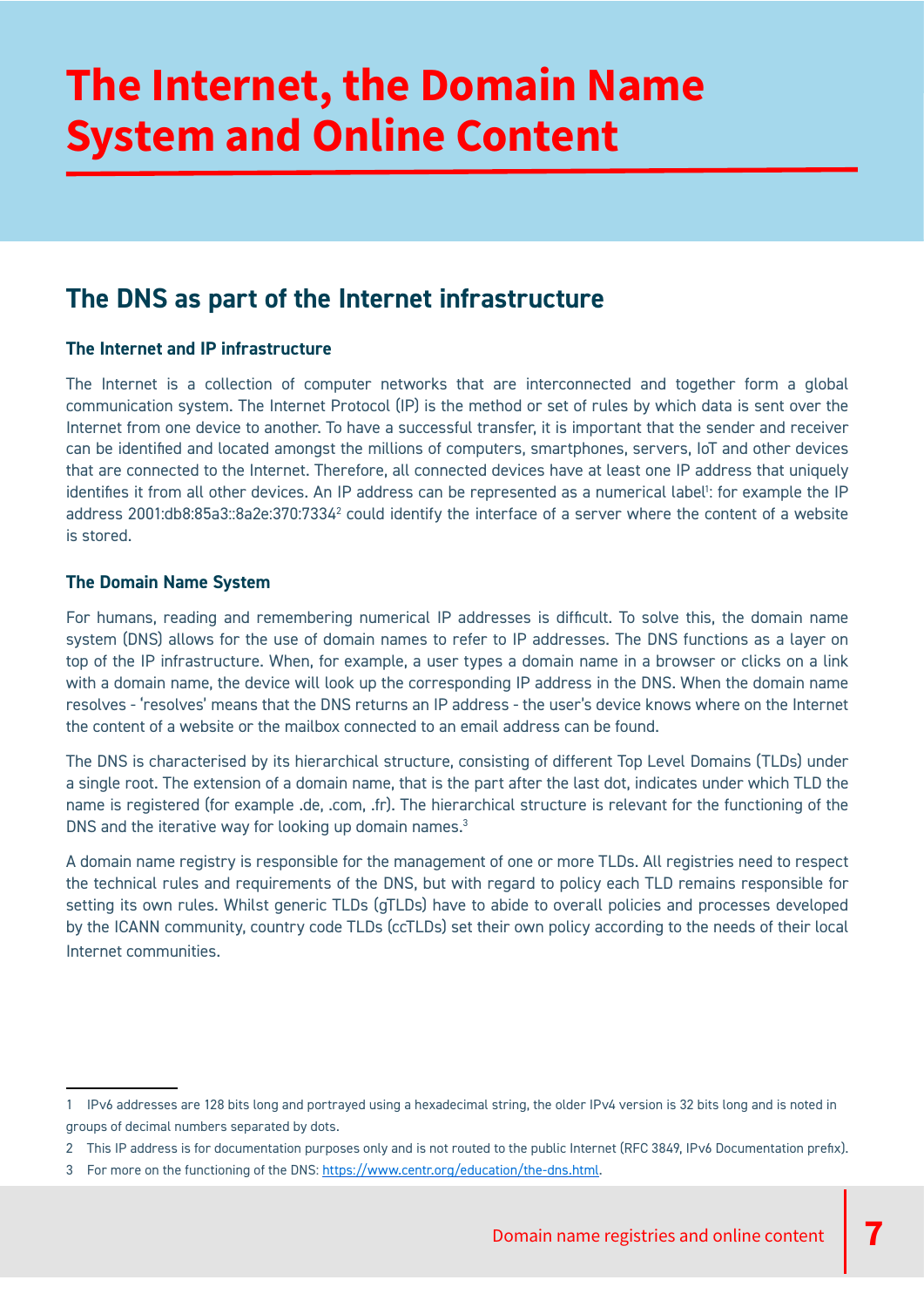## <span id="page-7-0"></span>**Online content**

Content has to be created, stored and made available before it can be found on the Internet. How this happens is described in this section by identifying the different roles and responsibilities<sup>4</sup>.

### **Making content available online**

#### Content provider

The content publisher supplies the Internet with text, sound, images, videos, animations, and other forms of content that are uploaded on a website, published on a blog, made available on social platforms etc. The content publisher can be, but is not necessarily the original creator of the content.

To be reachable over the Internet, content must be stored on at least one computer or server that is connected to the Internet. A content publisher can use their own computer or server or, more likely, make use of the services and infrastructure of a hosting provider.

#### Hosting provider

A hosting provider supplies storage and connectivity, has the technical expertise and, more importantly, the necessary infrastructure, capacity and bandwidth to cope with traffic that could come from anywhere on the Internet at any time of the day. Hosting providers provide the platform for content to be hosted but don't decide what is or isn't published - their customers (the content publishers) do. With a few exceptions, usually large organisations with their own infrastructure and networks, a content provider will use the services of a hosting provider. Hosting providers have large data centers with servers that contain their clients' content. These servers are connected to the Internet and can be identified by their unique IP address. There are different kinds of hosting; the most common are web and email hosting. Social media hosting (e.g. user-generated videos) could be considered a special case in between publishing and hosting.

#### Internet service provider / Access provider

The Internet Service Provider (ISP) provides Internet access. Via the ISP's network and infrastructure its clients can access the Internet. The ISP will assign IP addresses to the devices connected to its network, for example the servers of the hosting provider, the modem of the Internet user, etc. The ISP is an access provider and so does not store any content, but content travels over its infrastructure.

There are other players that ensure the transportation and exchange of data between networks, like Internet Exchange Points (IXPs) and operators of (short or long distance) carrier networks, or Content Delivery Networks (CDN)<sup>5</sup> that host copies of their clients' content on servers at different geographic locations to optimise the experience for the end user (for example Cloudflare). Their relation to content is not further discussed here.

<sup>4</sup> Actors can combine one or more roles described in this section, for example an ISP can also provide hosting services.

<sup>5</sup> [https://en.wikipedia.org/wiki/Content\\_delivery\\_network](https://en.wikipedia.org/wiki/Content_delivery_network)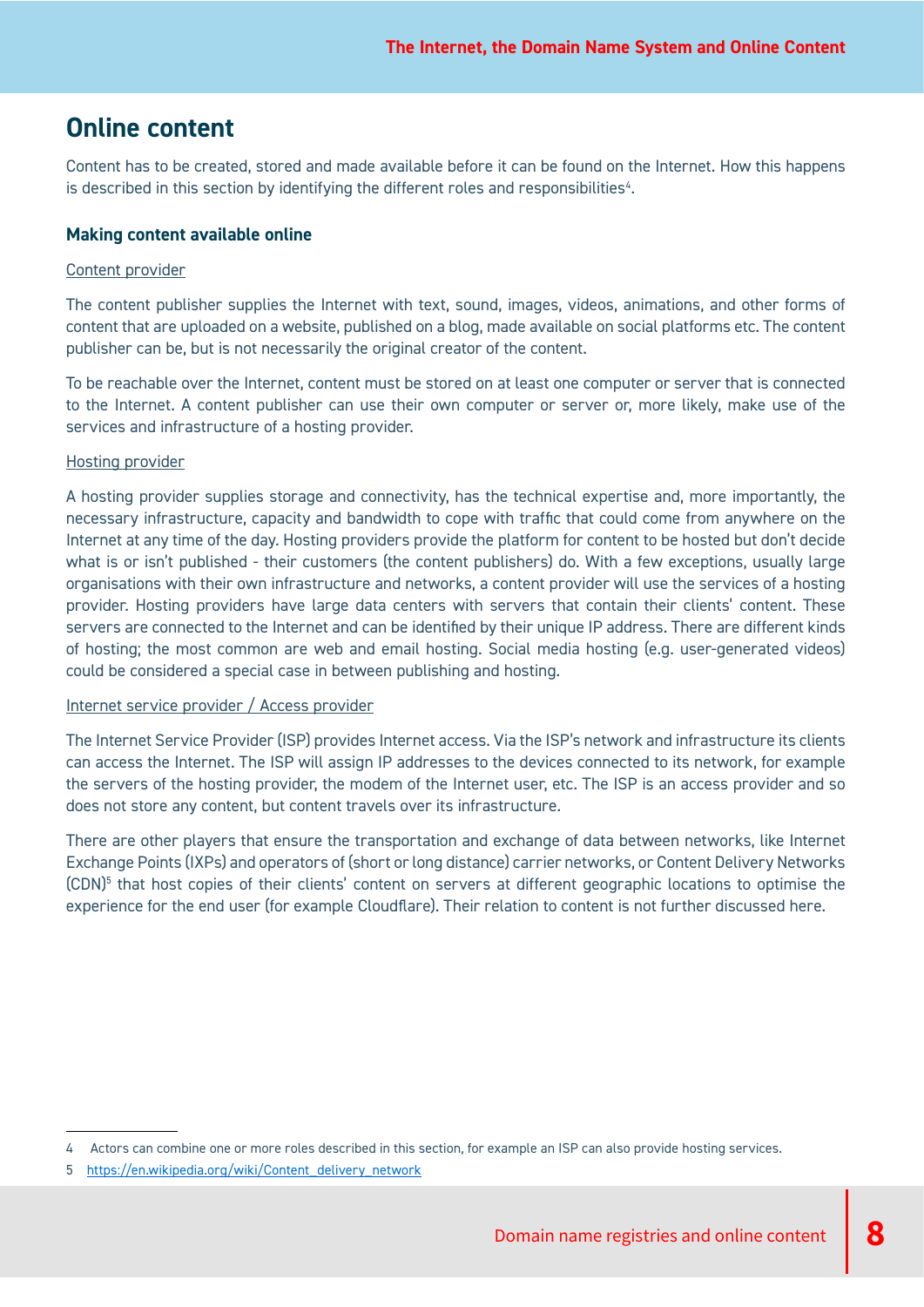<span id="page-8-0"></span>

### **Using the DNS as a tool to help to find content**

The Domain Name System (DNS) provides a function that helps "navigate" the Internet, it allows for the retrieval of the IP address linked to a domain name. Therefore, some compare the DNS with a telephone book or a property or company register<sup>6</sup>.

#### Domain name holder / registrant

A content publisher may register a domain name to make it easier for Internet users to retrieve the content he has made available online. The domain name functions as a label on top of the IP address, is easier to memorise than the numerical IP address and can contain useful information, such as a company name in an email address, or a reference to the content in a website's domain name.

The domain name holder is not necessarily the (or the only) provider of the content published under the domain name. For example large university websites, blog sites, or social network websites allow others to publish content on a site identified by a single domain name.

A domain name holder or registrant holds the right to use a specific domain name. To obtain this right, a person or an entity registers the name with the TLD registry, directly or via a registrar. The domain holder is responsible for how the name is used.

<sup>6</sup> [https://en.wikipedia.org/wiki/Domain\\_Name\\_System](https://en.wikipedia.org/wiki/Domain_Name_System)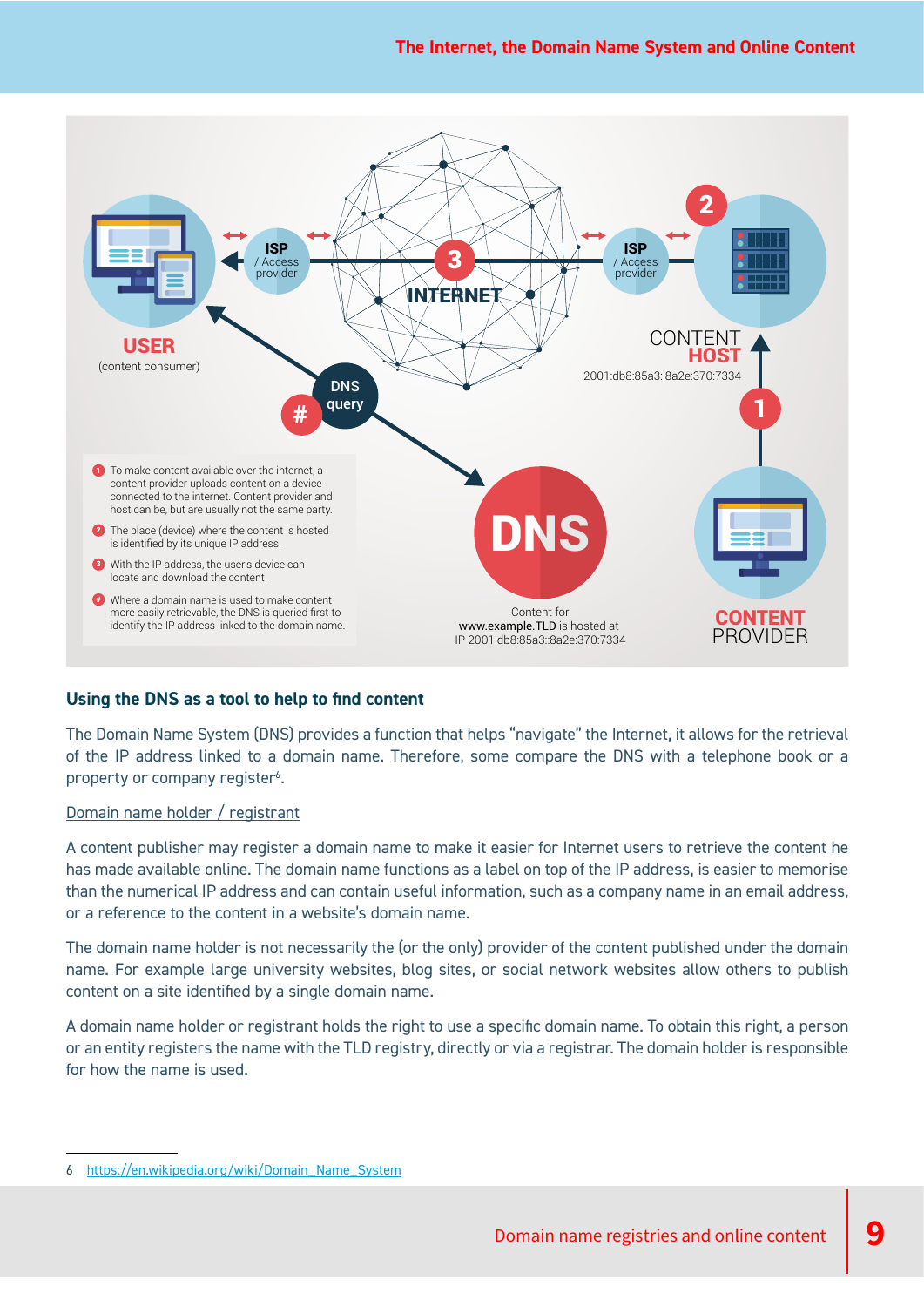#### Domain name registrar

A registrar is a company that provides domain registration services to companies and individuals, directly or via a network of resellers. The registrar is accredited by one or more registries to offer domain names under their TLD. The registrar will check the availability of the domain name and handle the registration process, whilst the registry manages the TLD of the requested name. As part of the registration process, the registrar will submit the domain holder's contact information and the technical information related to the domain name (for example, what name servers contain the DNS records that will tell web browsers and email clients where to find the webserver with the site's content or the mail server handling email). A registrar does not host content, and no content passes through its infrastructure. In practice however, many registrars will also provide hosting and other services for their clients.

#### TLD Registry Operator

The registry manages the one and only authoritative database of registered domain names under its TLD and publishes this information in the DNS. The servers of a domain registry contain information on the domain holder, the domain registration (for example, the date of expiry), the IP addresses linked to the domain name, and other technical details. A registry will publish an updated zone file several times per day, which is a text file that contains mappings between the domain name and the domain name's own nameservers for each registered name, as well as other resources. This file contains the information on how to locate IP addresses and other information needed to navigate on the Internet. Registries do not store or enhance content.

Note: Most ISPs do cache DNS information on recently queried domain names from different TLDs in so-called nonauthoritative name servers to speed up the surfing experience for their clients. It is only when a recent answer is not available on the ISP's server that the DNS will be queried. As a consequence, changes made to the DNS (such as the removal of a domain name from the DNS by the registry) may take some time before they become effective everywhere on the Internet.



The DNS tree structure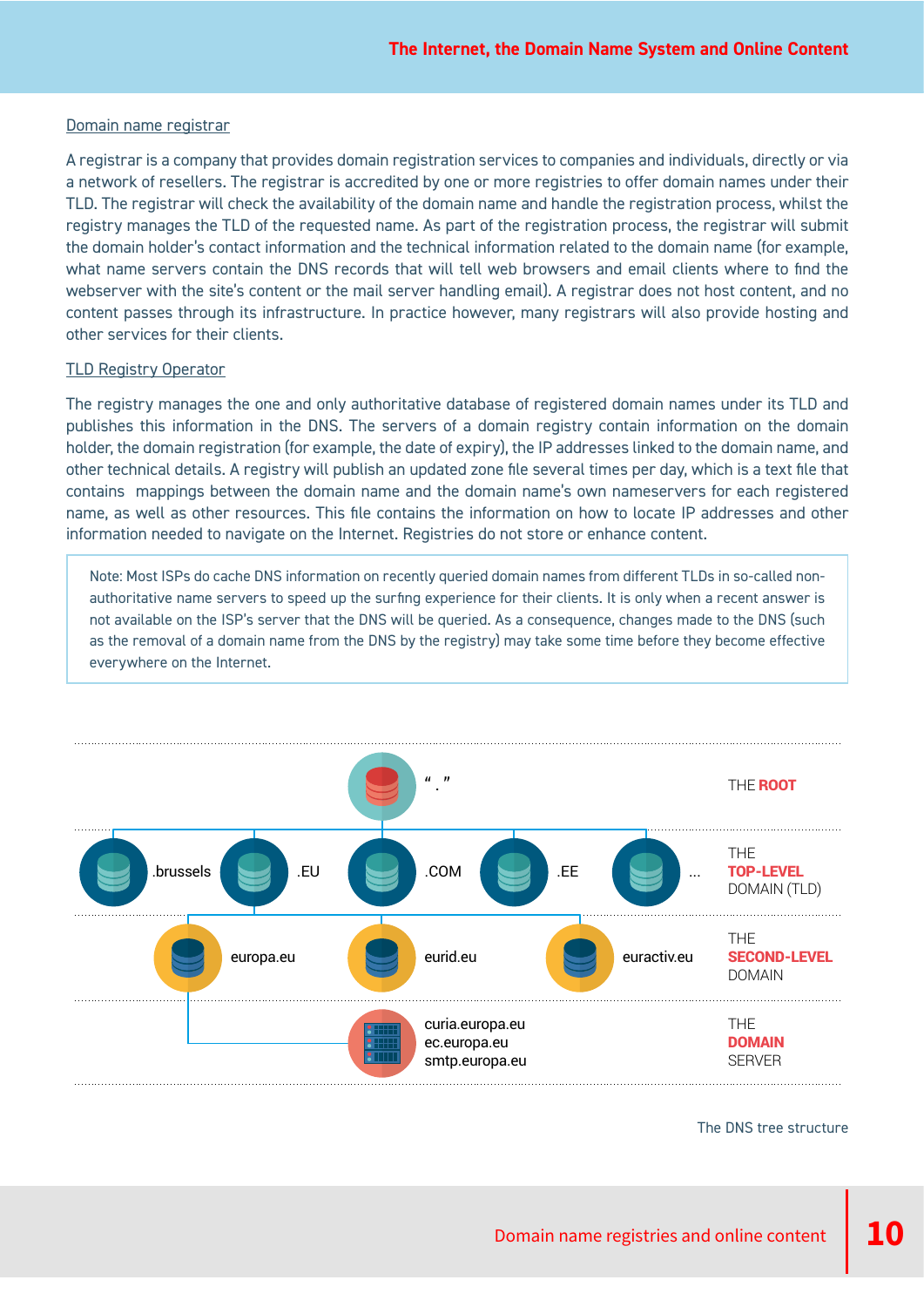# <span id="page-10-0"></span>**Taking action against illegal content on the net**

## **What is illegal content?**

## **Defined by local legal frameworks**

The term "illegal" is used to describe content that is prohibited in a national context, no matter what the reason. The European Commission for example defines illegal content as 'any information which is not compliant with Union law or the law of a Member State concerned.'7 Apart from issues relating to child sexual abuse, there is little international consensus on what constitutes appropriate content from a public policy perspective. What is allowed in one jurisdiction may be prohibited in another. The permissibility of content can also be contextrelated: content that is judged illegal in one context (such as indecent comedy viewed by children) may be acceptable in another (such as when viewed by adults) even within the same jurisdiction.<sup>8</sup>

Some countries have established a targeted legal framework on online content, while in other jurisdictions online content issues are addressed based on existing general frameworks that are not specific to the Internet. A comparative study in 47 CoE Member States found four broad categories of legal grounds to judge the legality of online content:

- the protection of health and morals (including child pornography or illegal gambling);
- the protection of national security, territorial integrity or public safety (including counter-terrorism);
- the protection of intellectual property rights; and
- the protection from defamation and unlawful treatment of personal data.<sup>9</sup>

### **Who can judge the legality of content?**

The qualification of content as 'illegal' depends on the local legal framework and may even vary depending on the context. Whether content is illegal or not is a decision for local courts or competent authorities. Furthermore, the process followed may vary even within the same jurisdiction. Some authorities may have the power to judge the legality of content and act directly from that judgement, while other authorities must seek a court decision in order to be empowered to act on the content.

<sup>7</sup> *Commission Recommendation of 1.3.2018 on measures to effectively tackle illegal content online*, C(2018)1177, European Commission, March 2018, [https://ec.europa.eu/digital-single-market/en/news/commission-recommendation-measures-effectively-tackle-illegal](https://ec.europa.eu/digital-single-market/en/news/commission-recommendation-measures-effectively-tackle-illegal-content-online)[content-online](https://ec.europa.eu/digital-single-market/en/news/commission-recommendation-measures-effectively-tackle-illegal-content-online)

<sup>8</sup> *Internet Society Perspectives on Internet Content Blocking: An Overview,* Internet Society, March 2017, [https://www.internetsociety.](https://www.internetsociety.org/wp-content/uploads/2017/03/ContentBlockingOverview.pdf) [org/wp-content/uploads/2017/03/ContentBlockingOverview.pdf](https://www.internetsociety.org/wp-content/uploads/2017/03/ContentBlockingOverview.pdf)

<sup>9</sup> *Comparative study on blocking, filtering and take-down of illegal Internet content,* CEO, December 2015, [https://www.coe.int/en/](https://www.coe.int/en/web/freedom-expression/study-filtering-blocking-and-take-down-of-illegal-content-on-the-internet) [web/freedom-expression/study-filtering-blocking-and-take-down-of-illegal-content-on-the-internet](https://www.coe.int/en/web/freedom-expression/study-filtering-blocking-and-take-down-of-illegal-content-on-the-internet) (accessed on 7 June 2018).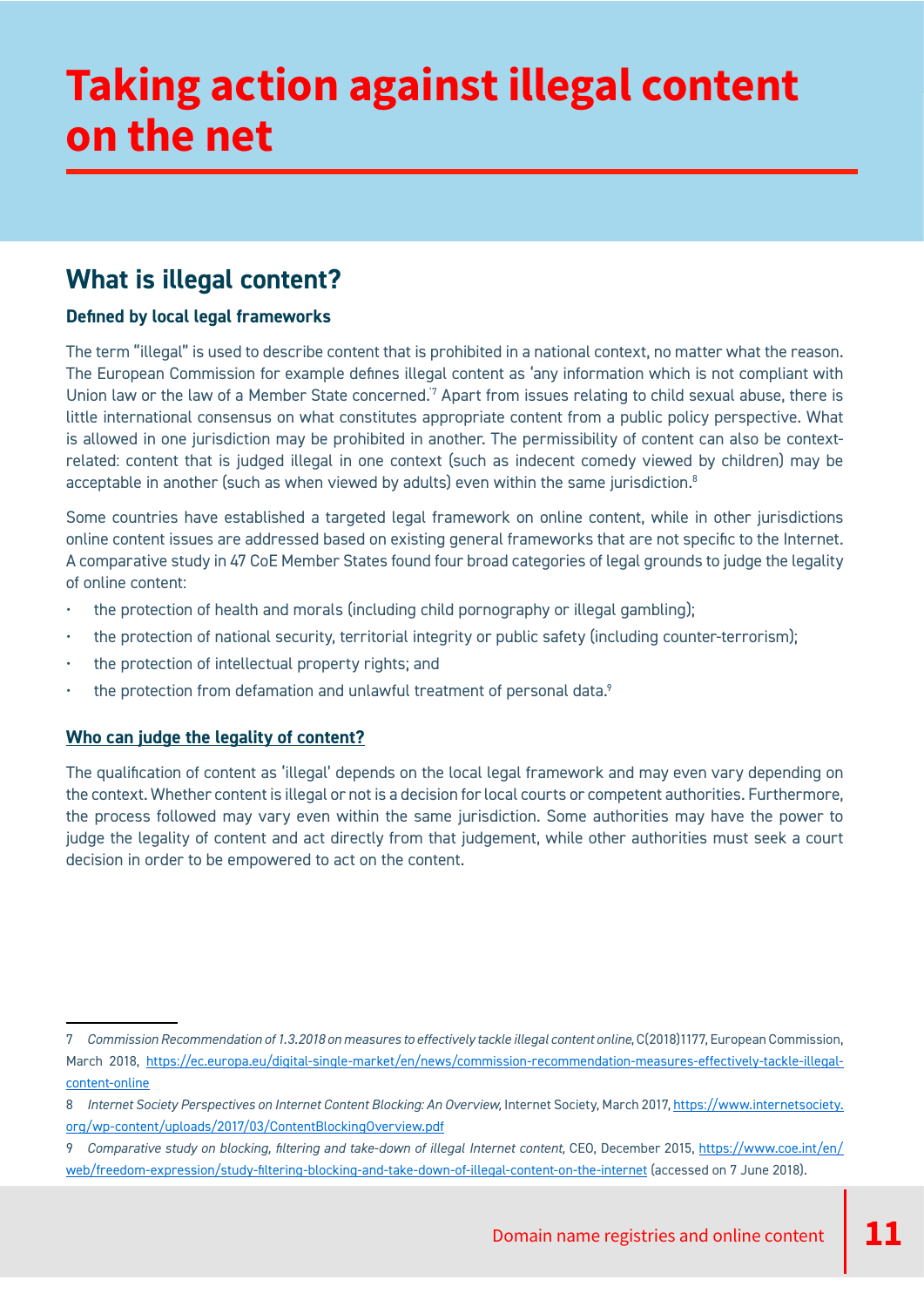<span id="page-11-0"></span>

Venn diagram showing that what is legal in some countries is not in others

The content publisher is responsible for the content that is made accessible to other Internet users. It is the domain holder's responsibility that his or her domain name is not used to facilitate finding illegal content on the internet. To add another layer of complexity, the provider and the user consuming the content might not be in the same jurisdiction. Moreover, the content itself might be hosted in yet another geographical region with its own laws, morals and definitions of what is legal and not.

A ccTLD registry is in the same position as any organisation or even individual with regard to online content. A registry can make an assessment and form an opinion of what it thinks is within and outside the borders of the law. It does not have a special authority to effectively judge the legality of content that is put online. When a registry accesses online content, it does this in the same way that any person would surf over the internet to a website and load the content on its computer. There is no shortcut where a registry can gain insight into what content is published by the domain holders. ccTLD registries do not host any content and no content passes through their infrastructure.

Some registries foresee the possibility to take action in obvious cases of illegal content where there is not much doubt and liability risks minimal in their terms and conditions. In general, registries are not equipped, staffed or well placed to proactively scroll the internet for illegal content.

# **Where is online content located?**

### **Location on the Internet**

To be reachable over the Internet, content must be stored on at least one computer or server that is connected to the Internet. The location of the content is specified by the unique IP address(es) of the device(s)<sup>10</sup> on which it is stored.

<sup>10</sup> Technically speaking the IP address identifies the interface across which the device exchanges information, not the device itself.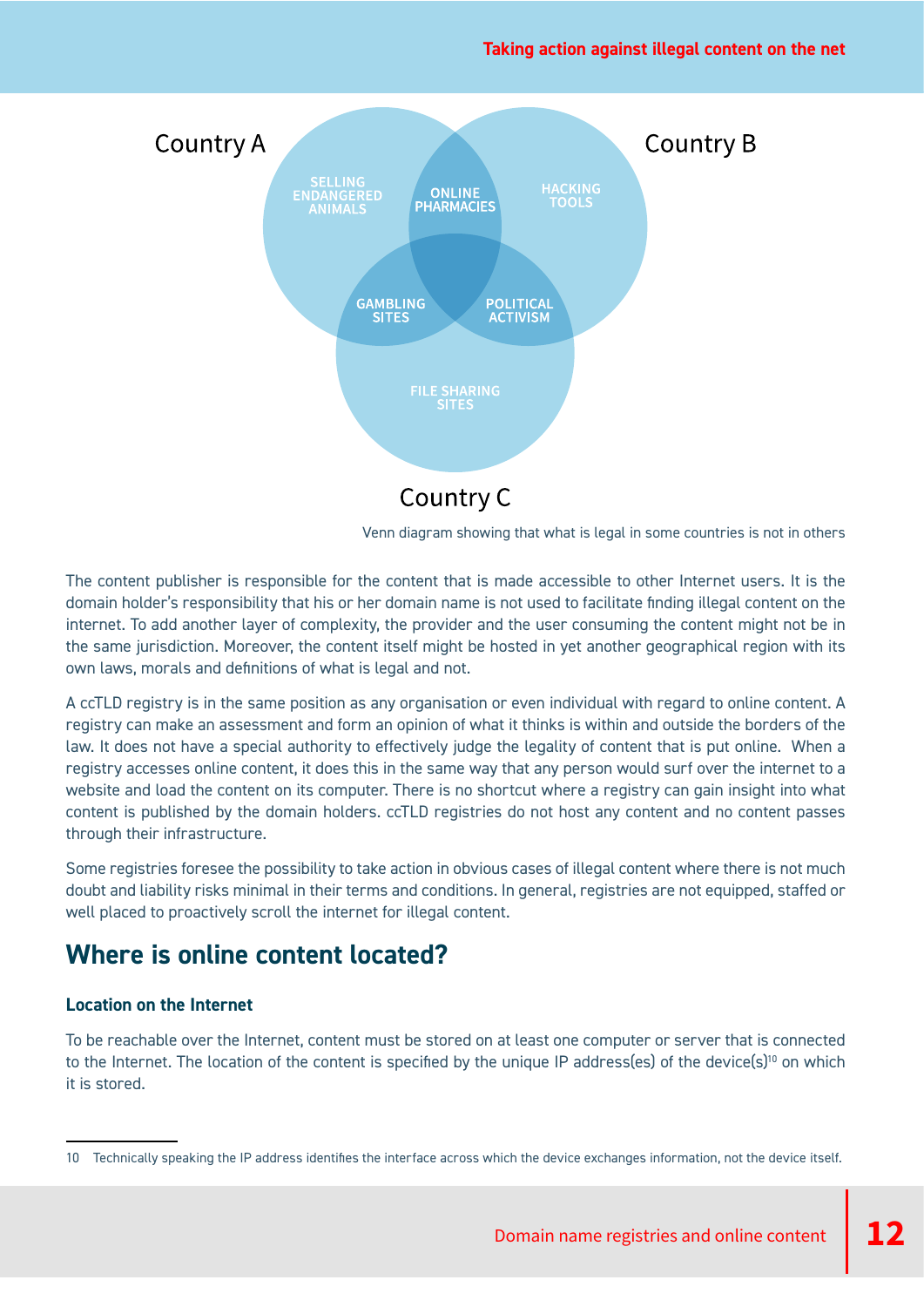### <span id="page-12-0"></span>**Physical location**

Geographically, the device(s) that contain(s) the content can be placed anywhere in the world where there is power and a connection to the Internet. Other than that, there are no strict rules or requirements for where content should be hosted technically, even though the physical location can have an influence on the speed and quality of the connection.

Content can be stored on just one server, or placed on different servers (for example, cloud hosting, clustered hosting). Content can be on one or more servers in the same country as the content provider and the user of the content. These servers can also be anywhere in the world and fall under the rules of different jurisdictions.

## **Removing illegal content**

Removing illegal content from the Internet is the only effective solution that avoids content being accessed and consumed. It can be achieved by either deleting the content from the device on which it is stored or by disconnecting that device from the Internet.

#### **Contacting the content publisher or the hosting provider**

Two parties have direct access to the content or the device that stores the content: the content publisher and the hosting provider. The content publisher has the tools and access codes to change or remove the content he or she has put on a website, made available on a social media platform, or elsewhere. The hosting provider can remove the content from its servers or effectively prevent the content from being accessed on its infrastructure.

It should be noted that hosting providers usually store content from different clients on the same physical machine, therefore disconnecting or seizing a server may affect different content providers and make legitimate content inaccessible. Social network and blog site operators may have the possibility to remove objectionable posts or illegal content that is posted on their platforms.

#### **Contacting the domain name holder**

The domain holder is the first party to contact if a domain name is used to facilitate access to illegal content. It could be that the domain holder is the same or in close contact with the content publisher. The domain holder may not be the source of the illegal content or may not be aware that their domain name is used to facilitate access to illegal content<sup>11</sup>. However, in most of those cases the domain name holder should be able to help identify the source of the illegal content and take action to remove it.

The registry maintains the authoritative database with information on all domain names registered under its TLD and can help to identify and contact the registrant. The registry's database contains amongst other information on the domain holder, the domain registration (e.g. date of expiry) and the nameserver addresses related to the domain name.

ccTLD registries put a lot of effort into the maintenance of their database and accept legitimate requests for information. Contacting the registry for information on the domain holder can be a first step in the process of effectively removing illegal content from the Internet. More about this in section III on current registry practices.

Note: for law enforcement and authorities in particular, it might be worth contacting registrars, as they may be able to provide additional useful information such as billing or credit card details and information on what other domains are registered by the same client, etc.

<sup>11</sup> For example in the case of large university networks or social media platforms, where many users publish content etc., or when a server is compromised and used by criminals to host content.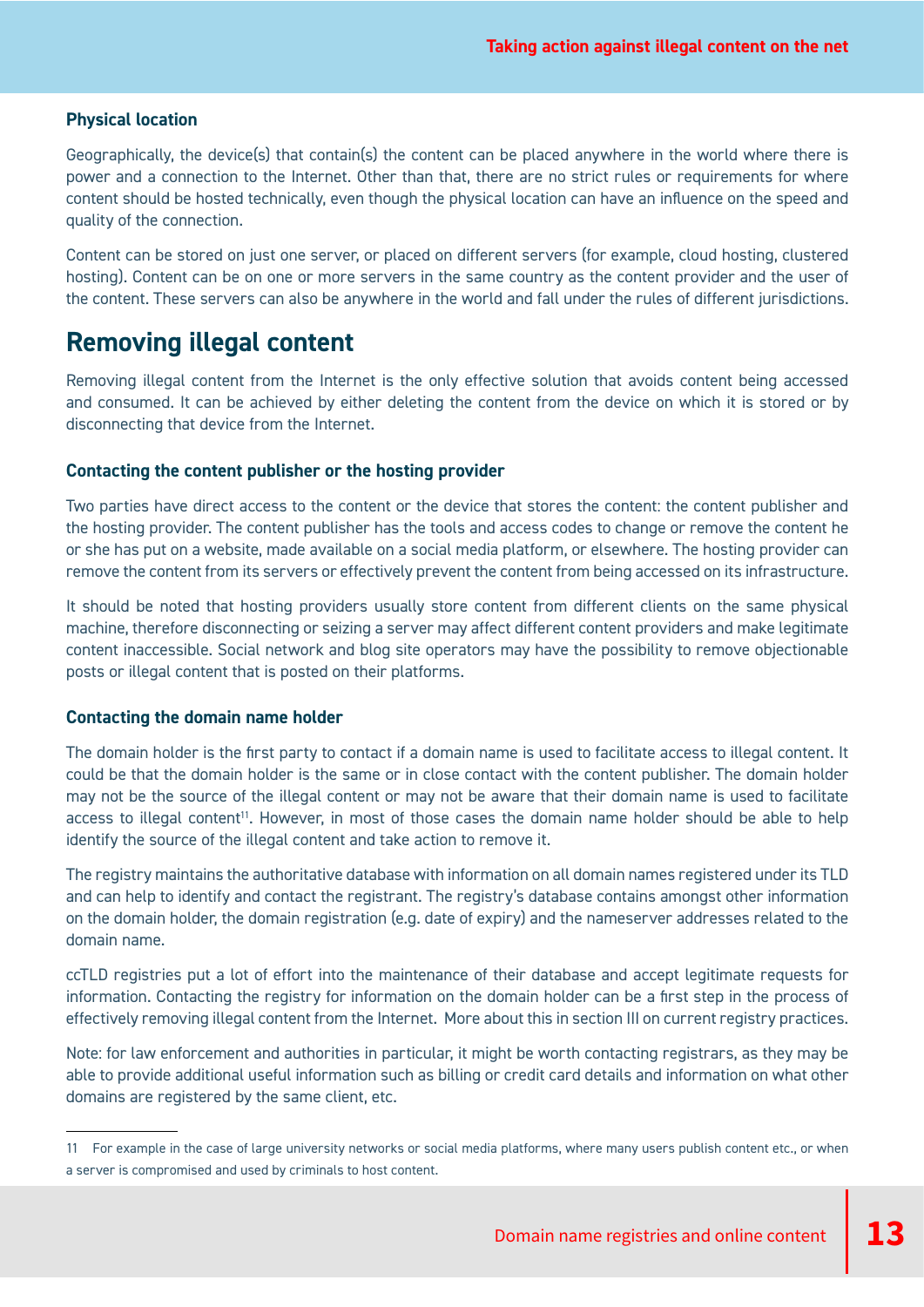## <span id="page-13-0"></span>**Making finding content more difficult**

#### **Further steps to take when deleting illegal content is unsuccessful**

When it is not possible to track down or get in contact with the content publisher or hosting provider to remove the illegal content from the internet, which is the only effective solution, one might try to make it more difficult for users to find or access the content. There are different methods of blocking internet content, at different levels and involving different players. A 2017 report by the Internet Society<sup>12</sup> describes the most current methods and assesses how well they work. The paper looks at IP and protocol-based blocking, deep packet inspectionbased blocking, URL-based blocking, platform-based blocking and DNS-based blocking at network or ISP level. The report concludes that, regardless of the level and method, "the use of internet blocking to address illegal content is generally inefficient, often ineffective and prone to cause unintended collateral damages to Internet users." Blocking content does not solve the problem: the content remains available and therefore blocking should be regarded at as an interim measure in the case of an emergency or when everything else has been tried and has failed.

This paper focuses on are actions taken at the domain registry, such as when a registry prevents a domain name from resolving a valid IP address by temporarily blocking the domain name or deleting it from the zone.

#### **Risk and drawbacks when deleting a domain name at the registry**

Blocking or deleting a domain name and as such removing it from the DNS means that a user will no longer get a valid IP address when looking up the domain name. The user will receive an error message informing them that the domain name does not exist instead of loading the expected website<sup>13</sup>.

Deleting or blocking a domain name is a fairly simple technical operation but a drastic intervention in the DNS, with the effect that the domain name can no longer be used to navigate to content (illegal as well as legal) that is published under the domain name and its different subdomains, and that all services linked to the domain name, such as email, stop working. This happens usually within hours, but can also take some days because of caching. Any decision to delete or block should take into consideration all the consequences and balance prudence with proportionality. The EU Regulation on Consumer Protection Cooperation (effective January 2020) for example clearly states that ordering registries to delete domain names should only be considered "where no other effective means are available to bring about the cessation or the prohibition of the infringement covered by this Regulation and in order to avoid the risk of serious harm to the collective interests of consumers."14

Some ccTLDs, based on their local law and jurisdiction, have established relationships with their domestic law enforcement agencies (LEAs) and/or reputable security companies or national CERTs to improve trust and security in their ccTLD by expeditiously deleting or deactivating domain names which are used for criminal purposes. Such relationships are generally characterised by a mutual understanding of processing and controls to ensure that decisions are fair and accountable. What actions can be taken depends on a ccTLD's national policy framework and the legal and accountability issues around notifications by third parties.

<sup>12</sup> Internet Society Perspectives on Internet Content Blocking: An Overview, Internet Society, March 2017, https://www. internetsociety.org/wp-content/uploads/2017/03/ContentBlockingOverview.pdf

<sup>13</sup> Domain Conflicts in the Legal System, Norid, September 2017, [https://www.norid.no/en/domenekonflikter/rettslig-behandling/](https://www.norid.no/en/domenekonflikter/rettslig-behandling/veileder/) [veileder/](https://www.norid.no/en/domenekonflikter/rettslig-behandling/veileder/)

<sup>14</sup> Regulation (EU) 2017/2394 of 12 December 2017, entering into force 17 Jan 2020. Art.9, 4, (g) , <https://eur-lex.europa.eu/legal-content/EN/TXT/PDF/?uri=CELEX:32017R2394&from=EN>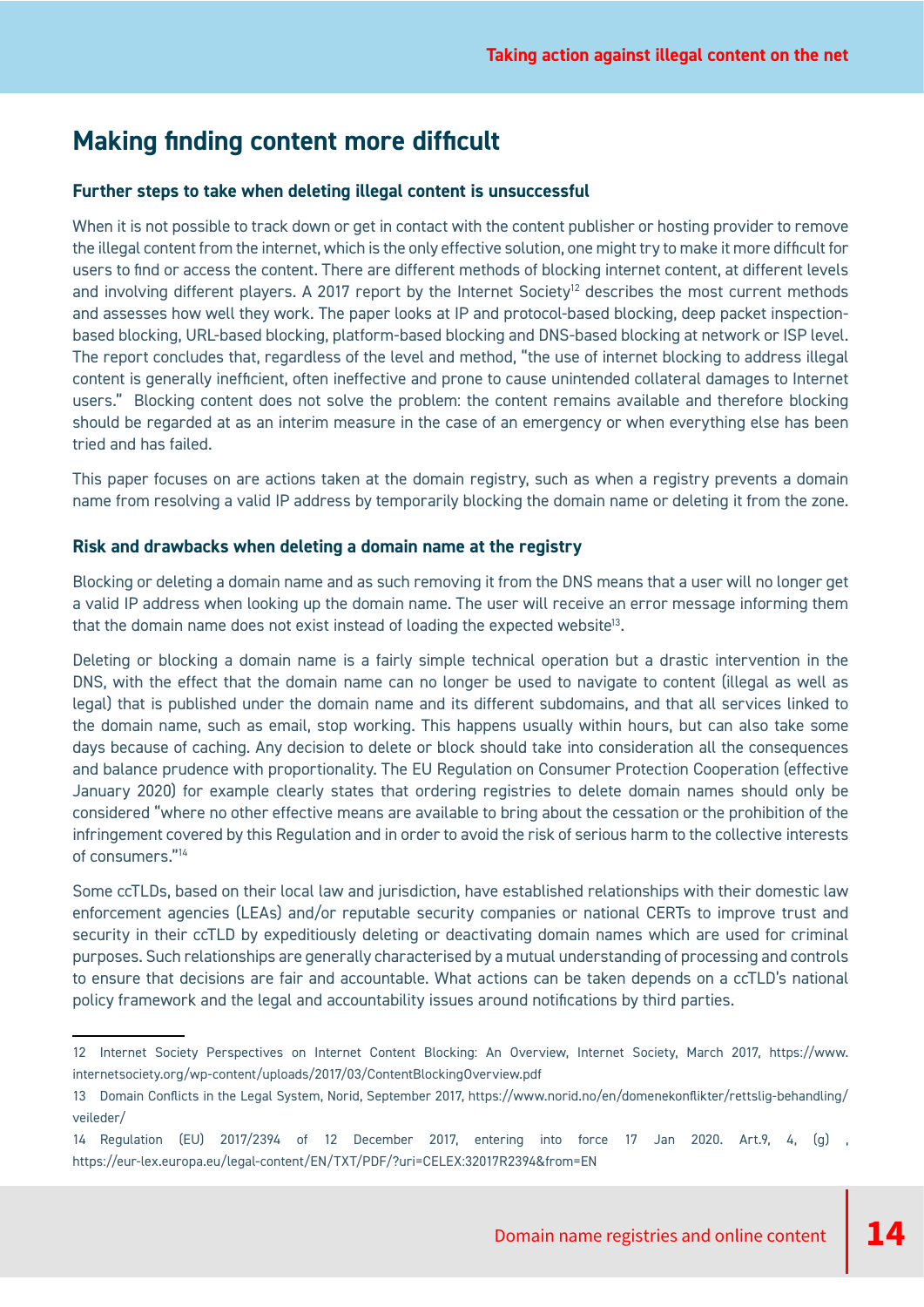The next paragraphs address some of the risks and issues linked to blocking or deleting domain names.

Blocking or deleting a domain name may make it more difficult to find illegal content on the Internet but doesn't solve the issue or the crime, as the content remains available for those who want to find it. On top of this, there are a number of risks and drawbacks. These are discussed below.

#### Doubtable efficacy and false feeling of security, as the content remains available.

Blocking or deleting a domain name does not remove illegal content from the Internet. The content remains available and can be directly accessed by using the IP address instead of the domain name. How this is done is not rocket science and a simple google search returns ample explanations and videos explaining how to access a site by its IP address. Deleting the domain name will reduce the chance that users are accidentally confronted with illegal content, but will not stop those actively looking for that type of content. 'Due to the internet's architecture, blocking by domain name can be easily bypassed by end users and is thus likely to be largely ineffective in the long term and fraught with unanticipated consequences in the near term.'15

Moreover, providers of illegal content can anticipate blocking and can take precautionary measures to further reduce the effect of the measure. A content provider, for example, might register multiple domain names under the same TLD or under different TLDs in different jurisdictions and let them all resolve to the same IP address, and thus the same content. Hyperlinks used in emails or placed on platforms or websites might directly link to the IP address, without using the DNS.

#### Risk of massive overblocking and collateral damage

When a domain name is deleted or blocked this affects all the content that is reachable under the domain name and subdomains, including the envisaged illegal content but also all other content. Deleting the domain name of a social network or blog site where individual users can post their own content or create their personal blog will impact all users; not only those who posted illegal content but also all those who posted their family pictures, expressed a political opinion, businesses that use the site for promotion and e-commerce, etc. When blocking a domain name, all services linked to the domain name, for example email, immediately stop working.

In a fictive case study in 'Domain Conflicts in the Legal System', the Norwegian registry describes the impact and consequences of the blocking of University of Oslo's domain name, after a student posted illegal content on a webpage under the university's domain.16

#### Risk of over-enforcement and easy to make mistakes

The technical ease with which domain names can be blocked raises the risk of over enforcement.<sup>17</sup> Error costs are low on the side of the enforcer, but by contrast might have a dramatic impact on the side of the domain holder who sees his domain erroneously blocked<sup>18</sup>, for example a business having its e-commerce site blocked or an institution no longer reachable via email.

Note: there are other forms of blocking or intervening in the DNS, for example at ISP or registrar level. Most of them come with similar caveats and can be circumvented. No blocking measure is a comprehensive solution as none of them removes the content.

18 An example is described in the following blog post: "*Main French Internet Provider Orange blocks traffic to Google'*, Alix Guillard, 27.10.2016,<https://en.blog.nic.cz/2016/10/27/french-orange-blocks-traffic-to-google/>

<sup>15</sup> 'SAC 056 - SSAC Advisory on Impacts of Content Blocking via the Domain Name System', SSAC, 9 October 2012.

<sup>16</sup> See box on p.10, *Domain Conflicts in the Legal System,* Norid, September 2017, [https://www.norid.no/en/domenekonflikter/](https://www.norid.no/en/domenekonflikter/rettslig-behandling/veileder/) [rettslig-behandling/veileder/](https://www.norid.no/en/domenekonflikter/rettslig-behandling/veileder/)

<sup>17</sup> 'Notice and Takedown in the Domain Name System: ICANN's Ambivalent Drift into Online Content Regulation: (pp. 1379 - 1383)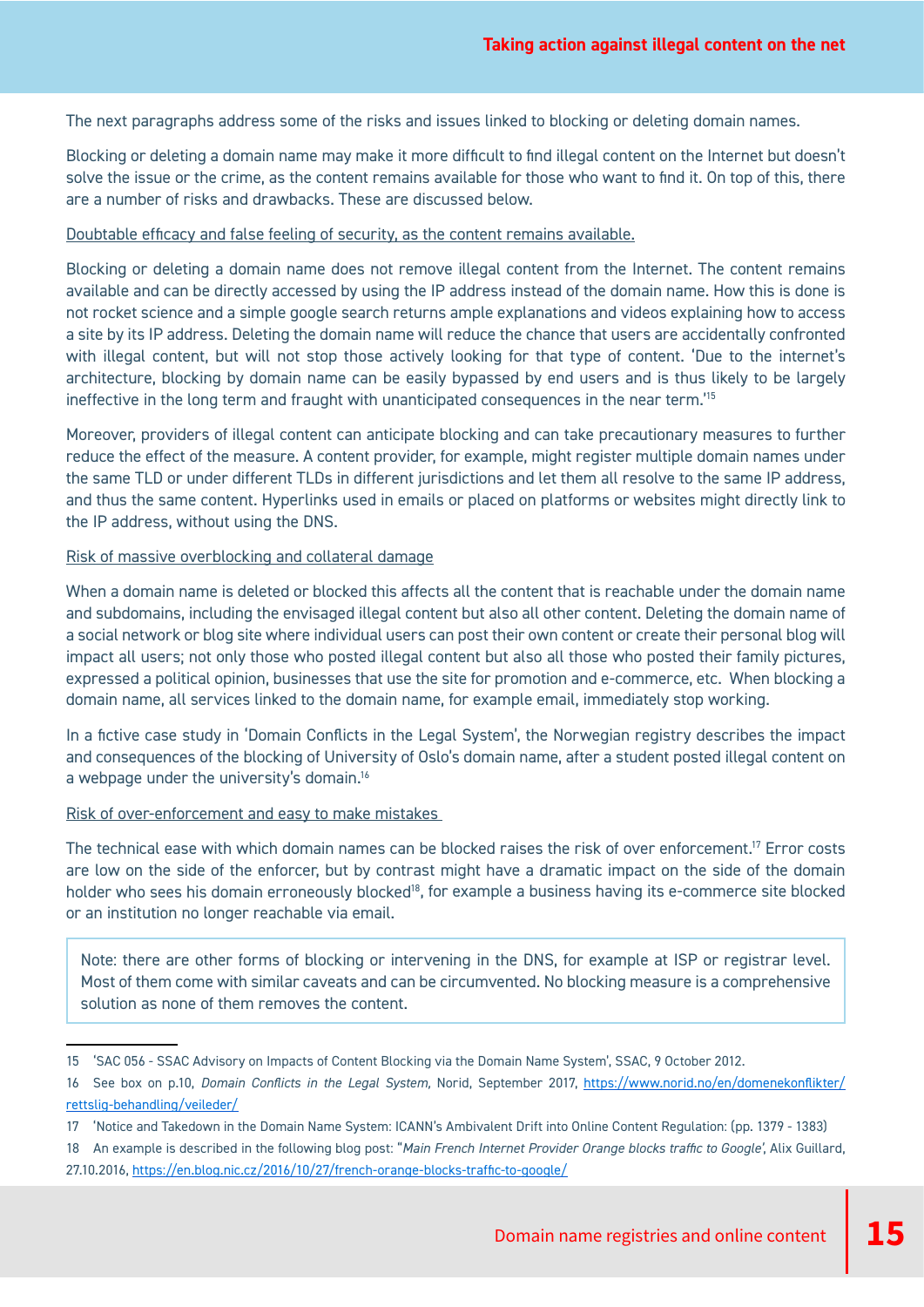# <span id="page-15-0"></span>**Current ccTLD practices**

As mentioned earlier, local legal frameworks define what content is illegal, who has been given the authority to deal with it and what processes are permissible within the rule of law. This may vary from country to country. Furthermore, ccTLD registries have different requirements regarding who can register domain names and what their duties are. The combination of these requirements and the local legal framework influences what policies and initiatives the registry develops to approach the issue of illegal online content.

Typically these policies are rooted in the local community, are compatible with local laws and address local needs, and often have been developed in consultation and cooperation with other local stakeholders. Successful policies and practices for one ccTLD could inspire others. However, due to the local roots and particularities, there is no guarantee that copying the project or policy will lead to the same positive result, or indeed be legal within another ccTLD.

## **Education and awareness-raising, with special attention for an open dialogue and cooperation with authorities and LEA**

There are different kinds of risks and dangers that users face when going online (technical, privacy, etc.), and recognising and dealing with illegal content is one of them. Several ccTLD registries see it as their duty to warn their community about the dangers of the Internet. They educate and provide guidance on how users can better protect themselves, how to mitigate risks or to resolve issues.

### **Community-wide education and awareness-raising**

ccTLD registries are engaged in awareness-raising towards and education of their local internet communities to make the internet a safer place. Registries take initiatives to warn and educate domain holders and the wider local community of users about unwanted content, and to provide guidance on how to react. There are a variety of ways in which registries inform their communities, for example by organising meetings or participating in workshops, giving presentations, discussing illegal content in their publications, etc.

Many registry websites contain a page or section on illegal content. It describes potential issues and dangers, explains the registry policy, clarifies the role of the registry and what it (technically) can and cannot do in case of illegal content.

The registry will guide any user who wants to complain about potentially illegal online content towards organisations and government agencies that are specialised in assessing and dealing with specific types of online content (for example illegal gambling, child pornography, counterfeit goods, etc.).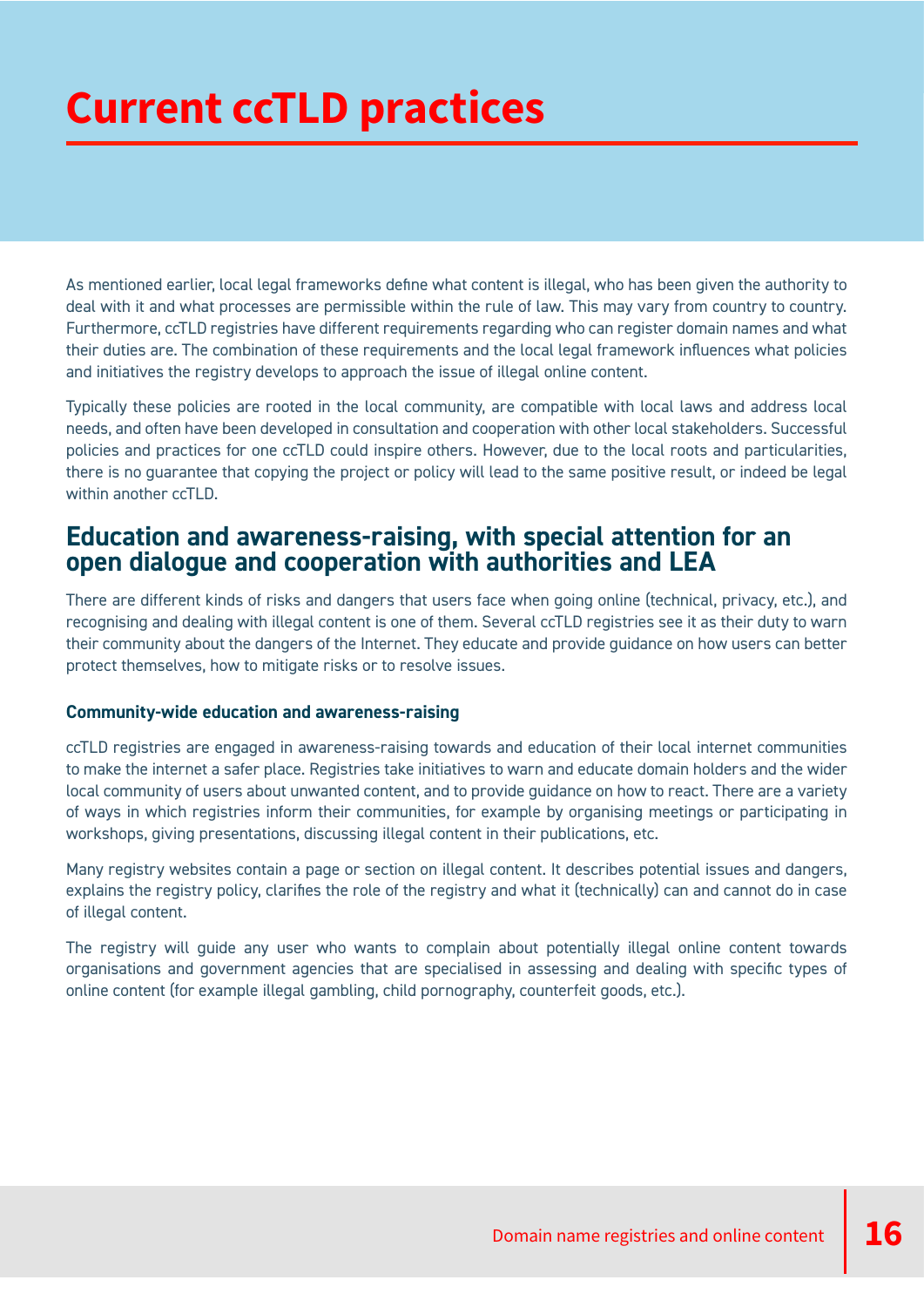#### <span id="page-16-0"></span>**Examples**

Nic.at (.at): the Austrian registry website provides details on a national reporting office against child pornography and national socialism on the Internet. See [here](
https://www.nic.at/en/how-at-works/faqs/illegal-activities-on-the-internet ) and [here.](https://www.nic.at/en/good_to_know/security/stopline )

Nominet (.uk): the .uk registry explains how users that want to object to website content can contact the registrar or website owner and provides links to a number of UK-based authorities that may be able to help. See [here.](https://www.nominet.uk/resources/complaints/#website )

AFNIC (.fr): The French registry provides [a link](https://www.internet-signalement.gouv.fr/) to the dedicated reporting platform of the Ministry of internal affairs where 'website content, or conduct that illicit or contrary public law and order' can be reported.

Norid (.no): the Norwegian registry website provides [a link](https://www.norid.no/en/domenekonflikter/ansvar-innhold/ 
) to the police website with tips on how to inform the police of illegal activity online and the guidance service slettmeg.no that offers advice on how to remove information from the Internet.

DNS.PT (.pt): the Portuguese registry, in cooperation with other organisations dealing with the unauthorised dissemination of copyright-protected content, has developed and hosts [a portal](http://www.ofertaslegais.pt)  [website](http://www.ofertaslegais.pt) that provides fast and easy access to websites that offer digital content which respects the intellectual property rights of authors and creators.

Registries will sometimes use their communication channels to warn against criminals using fake websites, for example to obtain a user's credentials for banking or e-commerce, and demonstrate how users can verify the legitimacy of a website. Usually the fake website will be registered under a more exotic TLD of a foreign country, and the registry itself has no access or influence on the domain name used.

#### **Example**

SIDN's (.nl) [recent warning](https://www.sidn.nl/a/internet-security/your-banks-got-a-new-log-in-system-watch-out-for-scams?language_id=2 ) against online banking fraud.

#### **Education and close collaboration with authorities and LEAs**

Many registries put a special focus on raising awareness and establishing good relations with law enforcement and other authorities (such as consumer protection agencies or gaming commissions). It is important that these agencies and authorities, who in many cases have the authority to assess the legality of the content, understand what a registry does, what it can do to help them in cases of illegal content, and to establish good communication channels. This will avoid important time from being wasted when they ask the registry to take actions that are not within the registry's capability, or do not address their requests to the person or service that can adequately react. Law enforcement plays an important role in the fight against illegal online content and should, in most cases, be considered as a first contact point for complaints.

It is important that the people working in LEA and relevant authorities have a good understanding of how the Internet and the DNS works, including of the role of the registry and the possibilities and limitations of action at registry level. Some registries also develop guidelines or procedures for smooth and quick communication between specified agencies or authorities and the registry.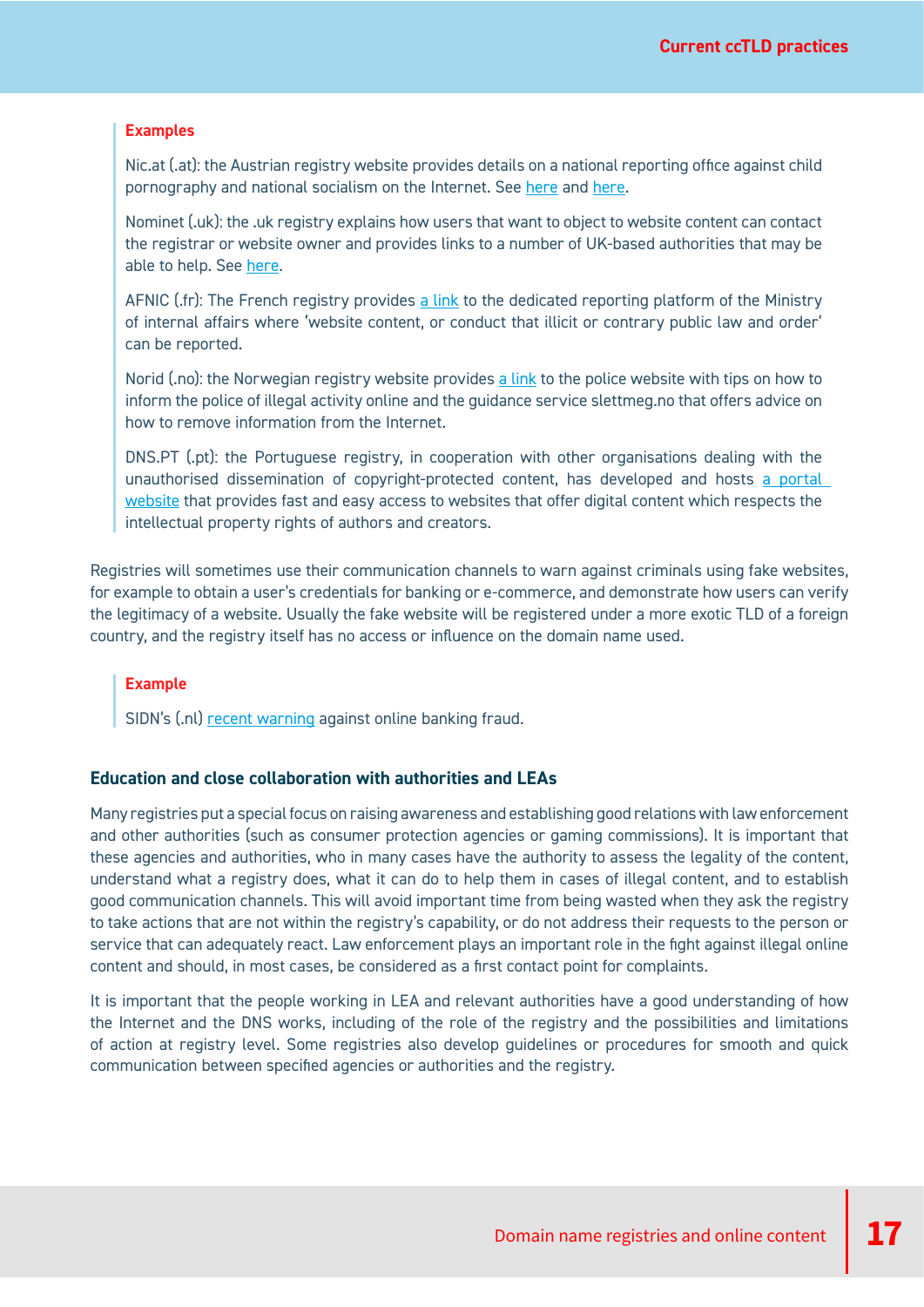#### <span id="page-17-0"></span>**Examples**

NORID (.no) is the author of an informative guide for law enforcement, police and people working in the judicial system - ['Domain conflicts in the legal system'](https://www.norid.no/en/domenekonflikter/rettslig-behandling/veileder/  ). The registry has also, in collaboration with the prosecuting authority, developed specific [guidelines](https://www.norid.no/en/domenekonflikter/beslag/) for how law enforcement should proceed when seizing a domain name registration.

SWITCH (.ch): In cases of criminal or administrative proceedings, authorities may approach the registry with requests to revoke or block domain names. In collaboration with the regulator, the registry has developed [guidelines](https://www.nic.ch/terms/#collapse-f7d7b775-4ce5-11e6-b33a-525400a7a801-4 ) for how an authority should proceed in such cases and what scope for action is available to SWITCH when responding to instructions from authorities.

Nominet (.uk), in consultation with its local internet community, has evolved a process of collaboration with UK law enforcement agencies. Under this process, UK LEAs can present Nominet with formal certificates of criminal use or content in relation to .uk domains which will lead to their suspension within 48 hours following notice to the domain registrant and registrar. A [report of suspension activity](https://nominet-prod.s3.amazonaws.com/wp-content/uploads/2016/11/Tackling-online-criminal-activity-v3a.jpg 
) is published annually.

## **Registry as provider of authoritative domain name data**

As mentioned before, the only effective solution to illegal content is to remove the content from the Internet. If a user or organisation discovers illegal content on a website, one of the first actions is to contact the domain holder who can remove or adapt the content.

The registry collects data because it needs to be able to identify who the domain holder (their customer) is, and to be able to contact the holder in case of dispute, technical problems, changes to the Terms and Conditions, missing payments, etc. A registry's Terms and Conditions usually explicitly require the domain holder to provide correct data and contact details upon registration and keep this information up-to-date. Providing false or incorrect data is a violation of the Terms and Conditions and can lead to the deletion of a domain name.

Registries put a lot of time and effort into the maintenance of the database. This not only improves the quality of the registration WHOIS data, but also may have an indirectly positive impact, as it is unlikely that those with bad intentions would register a domain name using their correct personal information. The actions and practices to maintain a high quality database depend on factors specific to the registry, such as local legislation, size of the registry, the amount of registrations processed, etc., and could consist of:19

- High level screening of the data provided upon registration, to filter out obviously-false entries (for example, registrants called 'Mickey Mouse);
- Automated format checks of provided data (for example, email address, phone number);
- Check of legal documentation provided by the registrant, in countries where such a legal documentation requirement exists;
- Random verification of registration data of already-registered domain names (for example, the registry randomly selects and verifies a number of domains per day, month or year);
- Verification of the data in case of a complaint;
- Cross-checks of provided data with official databases (for example, valid postal code, existing phone number, company/organisation number or national identification number if such information is required upon registration).

<sup>19</sup> These examples are based on a 2017 CENTR member's survey.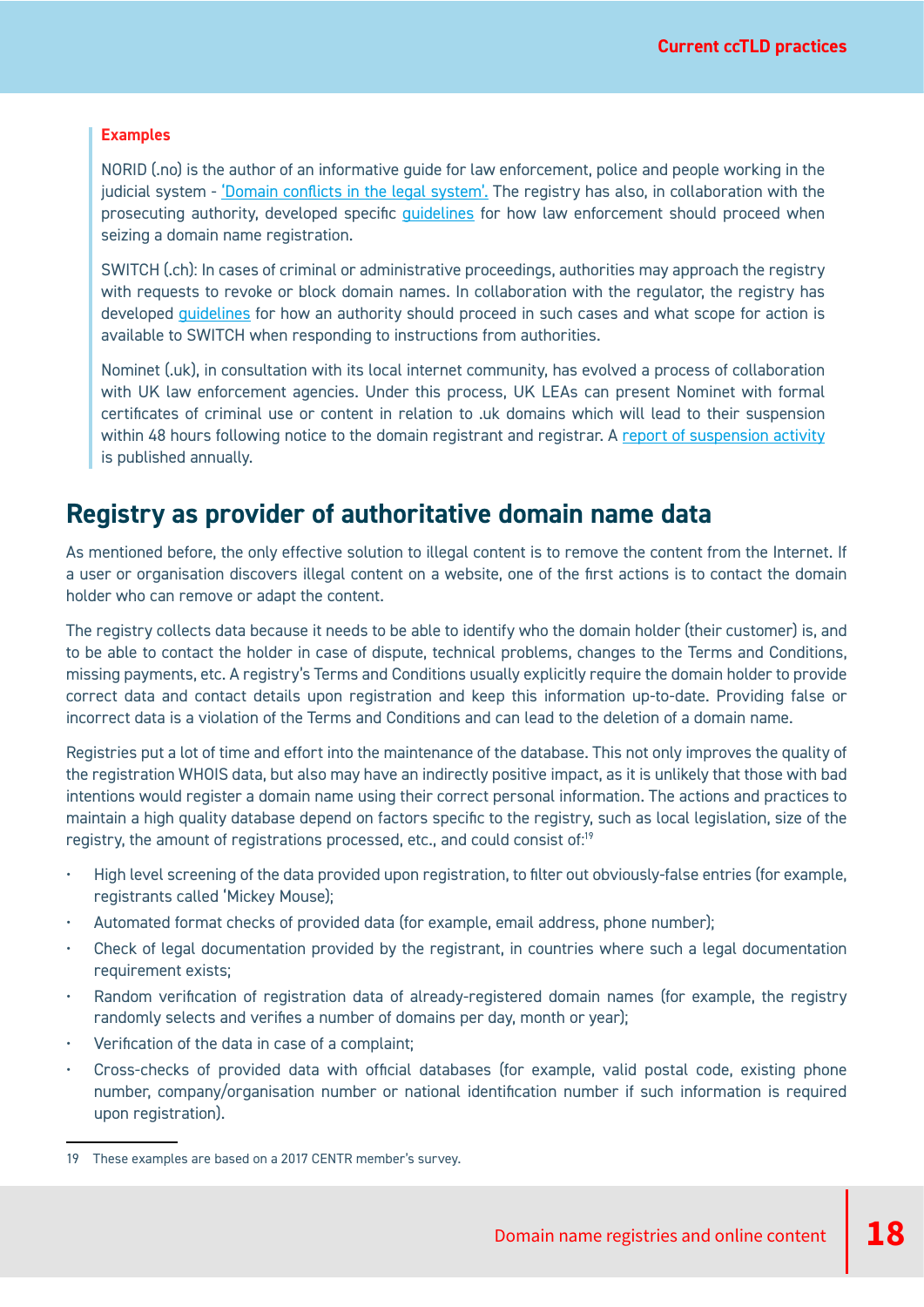<span id="page-18-0"></span>It is important to note that many ccTLD registries have no direct contact with the registrant of a domain name. Where this is the case, all contact, including providing and updating the registration data, goes via the registrar.

#### **Examples of registry efforts to obtain and maintain correct registration data:**

Norid (.no) requires all domain holders to be either registered in the Norwegian Central Coordinating Register for Legal Entities or in the National Registry. The .no registry operator then regularly checks that the domain holders still exist, according to the Central Coordinating Register for Legal Entities. Domains held by legal entities that have been disbanded are automatically slated for removal.

DK Hostmaster (.dk) requires Danish domain registrants to identify themselves using NemID, a loginsolution used by Danish banks, government websites and other private companies. Foreign registrants are subject to a risk assessment, which will determine whether they receive a request to provide proof of identity before registration - high risk - or within 30 days after registration - low risk- (no risk customers are not requested to provide proof). If the domain holder cannot or will not provide proof of their identity, the domain name is deleted.

SIDN (.nl) considers fake webshops harmful to .nl's reputation as a strong and secure top-level domain. It is working on early detection systems of domains used for fake webshops and is looking into reports from victims of scams and information received from the National Internet Fraud Report Desk. If registration data of the domain names involved is fake, [the registry is able to deactivate them](https://www.sidn.nl/a/internet-security/a-days-work-becomes-a-one-click-task).

Some registries have special procedures in place to report or complain about false registration data:

- Nominet (.uk) complaining about [incorrect WHOIS data](https://www.nominet.uk/resources/complaints/#whois)
- AFNIC (.fr) Verification [request registrant information](https://www.afnic.fr/en/dispute-resolution/tools-and-procedures/verification-request-16.html )
- DNSBelgium (.be) [Revoke/Revoke+](https://www.dnsbelgium.be/en/complaints-about-domain)

#### **Sharing registration data with third parties**

Registries have to respect local privacy regulations when sharing information about domain holders with third parties. The policy and procedure to obtaining contact information can be found on the registry website. There are different practices, some registries require to request the information manually via an online form, other registries provide a (limited after GDPR) access to the registration database (via the Whois protocol), and yet other registries have built a tool that allows to send a message directly to the registrant.

#### **Examples**

AFNIC (.fr) [Personal data disclosure request](https://www.afnic.fr/en/dispute-resolution/tools-and-procedures/personal-data-disclosure-request-form-12.html  )

AFNIC (.fr) [Reach a domain name administrative contact](https://www.afnic.fr/en/dispute-resolution/tools-and-procedures/reach-a-domain-name-administrative-contact/ )

DomReg.lt (.lt) ['Contact domain registrant'](http://www.domreg.lt/public?pg=55E9C3&cdom= )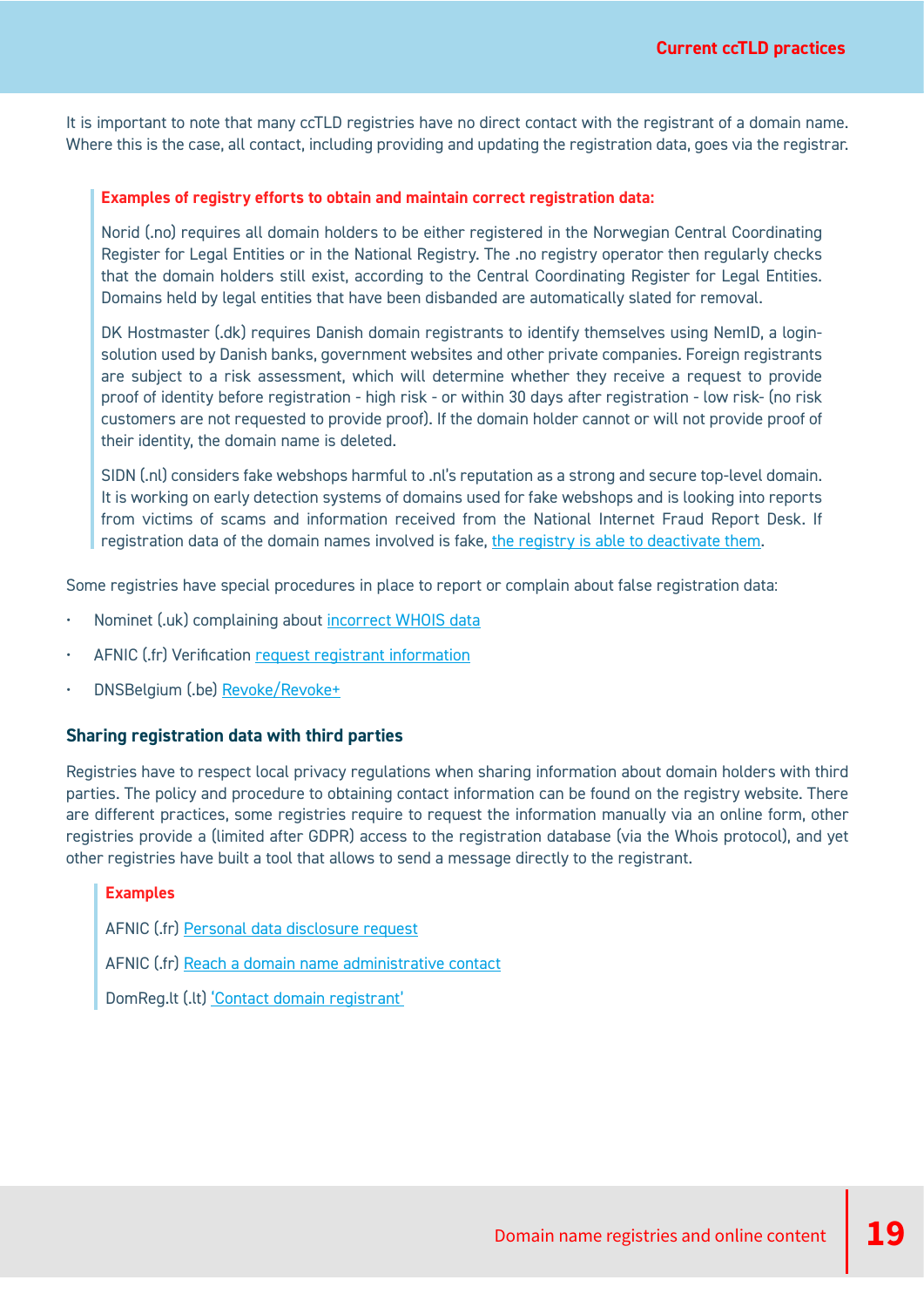## <span id="page-19-0"></span>**Responding to reports of suspicious content**

Some registries have established procedures to respond to reports of suspicious content by blocking or suspending a domain name in specific cases. These procedures usually have in common that they are applicable to limited and well defined cases, and that an external party with expertise in assessing that type of content is involved.

Such a procedure can be useful where a court decision to revoke a domain name takes a considerable amount of time. One of the dangers is that complainants do not realise the limited impact of the measure taken by the registry and no longer pursue action to remove the content from the Internet.

#### **Examples**

SIDN (.nl) established a voluntary [Notice-and-Take-Down procedure](https://www.sidn.nl/downloads/procedures/Notice_and_Take_Down_Procedure_for_nl_Domain_Names.pdf ) based upon the Dutch national Notice-and-Take-Down code of conduct. The [Notice-and-Take-Down-procedure](https://www.sidn.nl/a/nl-domain-name/complaining-about-the-content-of-a-website ) can only be invoked if the complainant can prove that sufficient steps were taken to approach the content provider, the website manager, the registrant and registrar of the domain name, for the obvious reading that it is within the reach of those parties to effectively solve the problem and remove the content. Only in unmistakable illegal cases SIDN may decide to (temporarily) remove the nameservers for a domain.

Switch (.ch) - article 15 of the 'Ordinance on Internet Domains' provides a legal ground to block domain names in case of a "justifiable suspicion that the domain in question is used (1) to access critical data by illegal methods; or (2) to distribute malicious software"; and a blocking request is submitted by a service to combat cybercrime that is recognised by the Swiss regulator. See [here](https://www.admin.ch/opc/en/classified-compilation/20141744/index.html 
).

Finland (.fi) - article 172 of the Act on Electronic Communication Services provides **[TRAFICOM](https://www.viestintavirasto.fi/attachments/fi-verkkotunnus/Summary_of_domain_name_provisions_in_the_Act_on_Electronic_Services.pdf)** with the right to undertake the necessary measures in order to detect, prevent, investigate and commit to pre-trial investigation any significant information security violations aimed at public communications networks or services using .fi code domain names or their holders. The necessary measures may be actions targeted at fi root name server data and may include the following: 1) prevent and restrict traffic to the domain name; 2) reroute traffic to the domain name to another domain name address; and 3) any other comparable technical measures in the meaning of subsections 1–2.

EURid (.eu) recently [announced](https://eurid.eu/en/news/eurid-and-iacc-team-up-to-fight-cybercrime/
) a collaboration with the International Anti-Counterfeiting Coalition (IACC) to help clear the registration database for the .eu and .ею domain namespace from fraudulent domain names and to establish a more secure domain space for Internet users.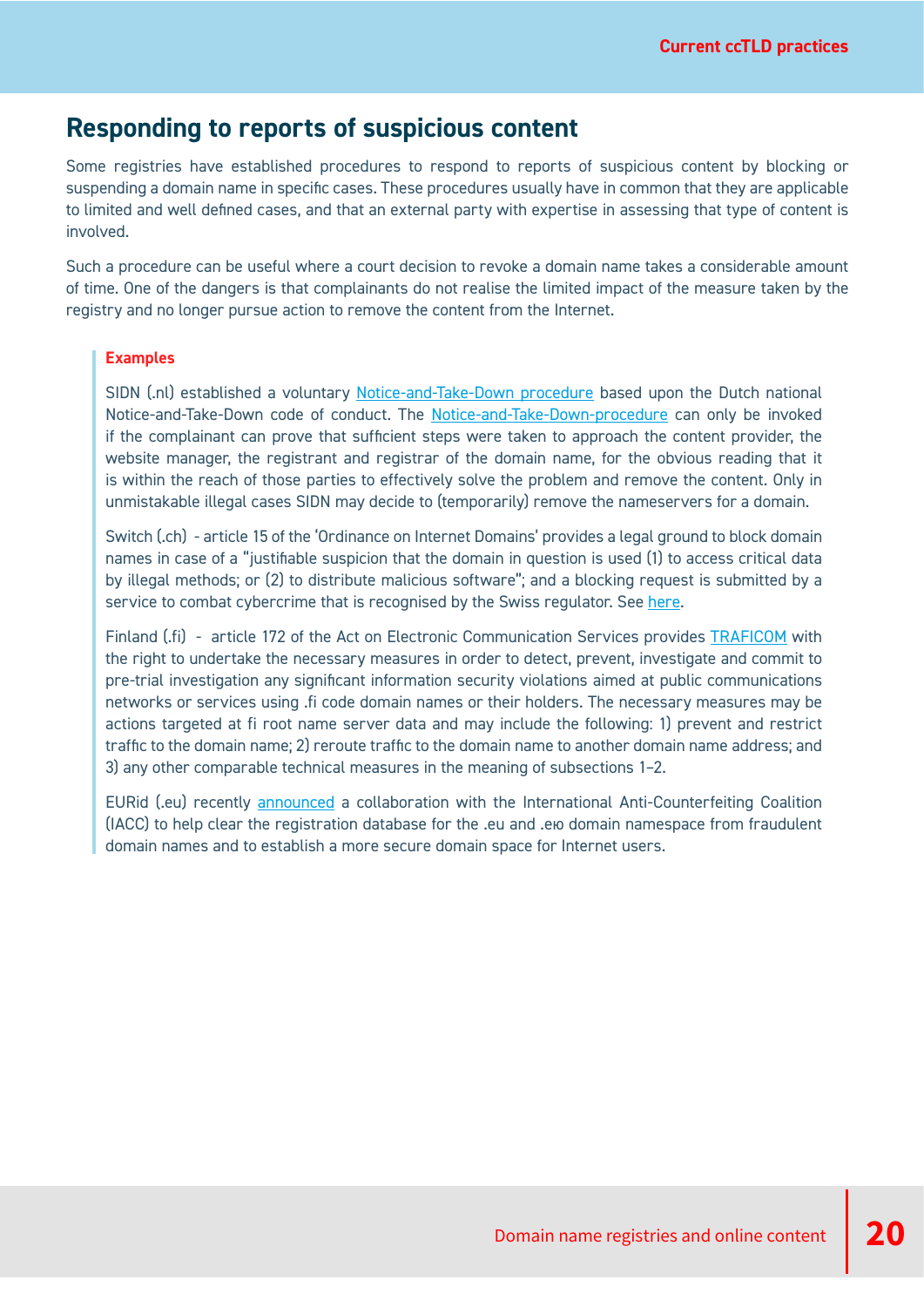# <span id="page-20-0"></span>**Conclusion**

Abusive and illegal content decreases trust and confidence in the Internet. Local legal frameworks define what content is illegal, and who has the authority to deal with it within the rule of law. This may vary from country to country.

Removing illegal content from the Internet is the only effective solution that avoids it being accessed and consumed. The content publisher and the hosting provider have direct access to the content or the device that stores the content. ccTLD registries have no access to content and neither do they host or transfer content through their infrastructure.

ccTLD registries are committed to contributing to a comprehensive and effective approach against illegal online content, and will develop policies and initiatives, for example:

- to raise awareness and educate their communities on the dangers of the Internet,
- to facilitate cooperation with LEAs and authorities,
- to provide registration data on suspicious domain names,
- or to respond to reports of domain names used to facilitate access to suspicious content, within the framework of the local jurisdiction.

The successful policies and practices showcased in the paper could inspire others ccTLDs. However, due to the local roots and particularities, there is no guarantee that copying a project or policy will lead to the same positive result, or indeed be legal within another ccTLD.